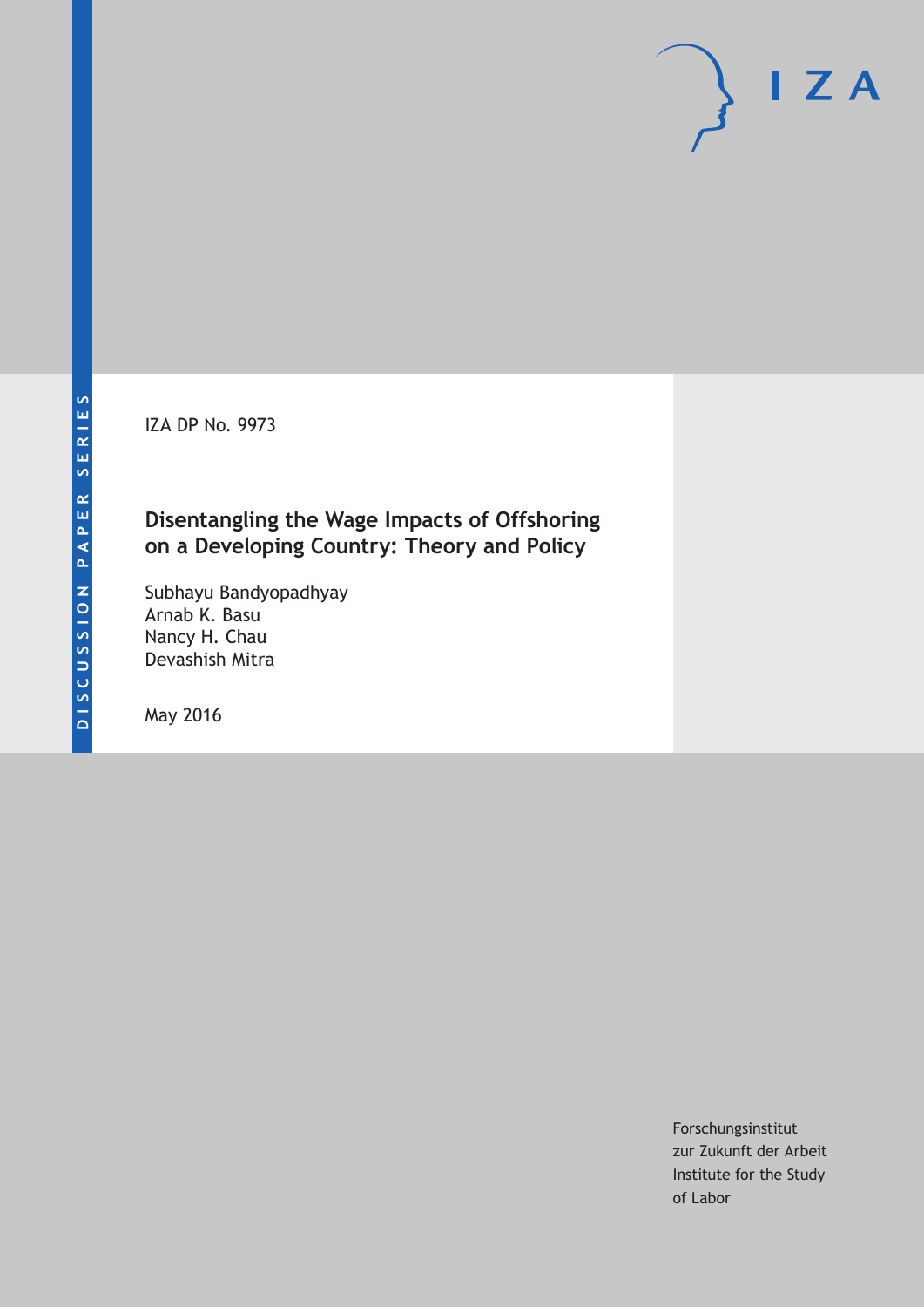# **Disentangling the Wage Impacts of Offshoring on a Developing Country: Theory and Policy**

#### **Subhayu Bandyopadhyay**

*Federal Reserve Bank of St. Louis and IZA*

## **Arnab K. Basu**

*Cornell University and IZA*

## **Nancy H. Chau**

*Cornell University and IZA*

#### **Devashish Mitra**

*Syracuse University and IZA*

Discussion Paper No. 9973 May 2016

IZA

P.O. Box 7240 53072 Bonn Germany

Phone: +49-228-3894-0 Fax: +49-228-3894-180 E-mail: iza@iza.org

Any opinions expressed here are those of the author(s) and not those of IZA. Research published in this series may include views on policy, but the institute itself takes no institutional policy positions. The IZA research network is committed to the IZA Guiding Principles of Research Integrity.

The Institute for the Study of Labor (IZA) in Bonn is a local and virtual international research center and a place of communication between science, politics and business. IZA is an independent nonprofit organization supported by Deutsche Post Foundation. The center is associated with the University of Bonn and offers a stimulating research environment through its international network, workshops and conferences, data service, project support, research visits and doctoral program. IZA engages in (i) original and internationally competitive research in all fields of labor economics, (ii) development of policy concepts, and (iii) dissemination of research results and concepts to the interested public.

IZA Discussion Papers often represent preliminary work and are circulated to encourage discussion. Citation of such a paper should account for its provisional character. A revised version may be available directly from the author.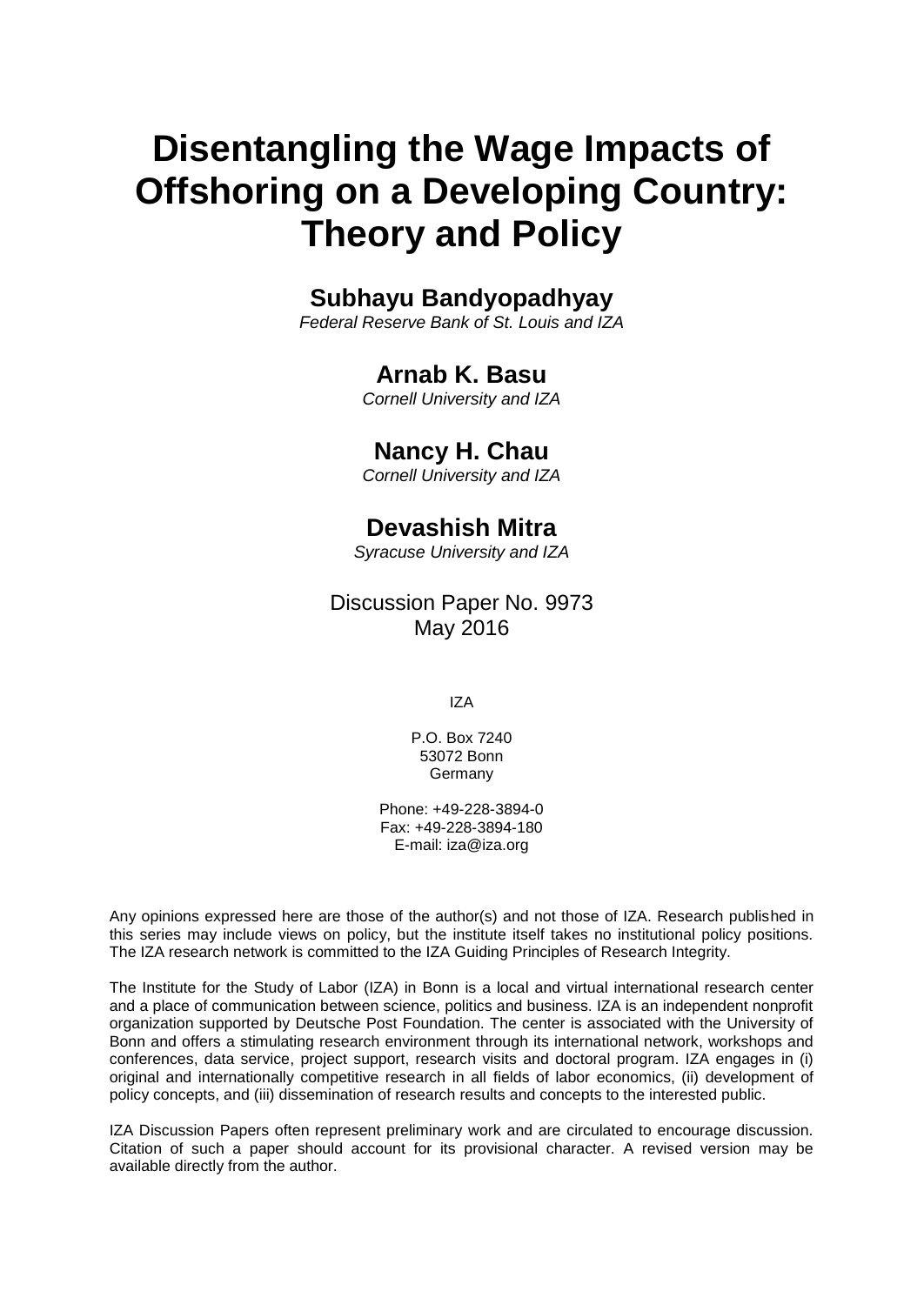IZA Discussion Paper No. 9973 May 2016

# **ABSTRACT**

## **Disentangling the Wage Impacts of Offshoring on a Developing Country: Theory and Policy\***

The various channels through which a reduction in the cost of offshoring can improve wages in a developed country are by now well understood. But does a similar reduction in the offshoring cost also benefit workers in the world's factories in developing countries? Using a parsimonious two-country model of offshoring we find very nuanced results. These include cases where wages monotonically improve or worsen as well as those where wages exhibit an inverted U-shaped relationship in response to parametric reductions in the cost of offshoring. We identify qualitative conditions under which wages and welfare increase or decrease in the developing world as a result of a reduction in offshoring costs. Since global welfare always rises with an improvement in offshoring technology, we find that there is a role for a wage tax or a minimum wage in the developing country. We derive the optimal levels of such policies.

JEL Classification: F11, F13, F16, F66, O19, O24

Keywords: wages, international offshoring, wage tax, minimum wage

Corresponding author:

 $\overline{a}$ 

Nancy H. Chau Charles H. Dyson School of Applied Economics and Management Cornell University Ithaca, NY 14853 USA E-mail: [hyc3@cornell.edu](mailto:hyc3@cornell.edu)

<sup>\*</sup> We thank seminar participants at the Midwest International Trade Conference, the IIPF Conference, the ISI-D Growth and Development Conference, and the Federal Reserve System Applied Microeconomics Conference for useful comments and suggestions.

Any opinions, findings, and conclusions or recommendations are solely those of the authors and do not necessarily reflect the view of the Federal Reserve Bank of St. Louis or of the Federal Reserve System.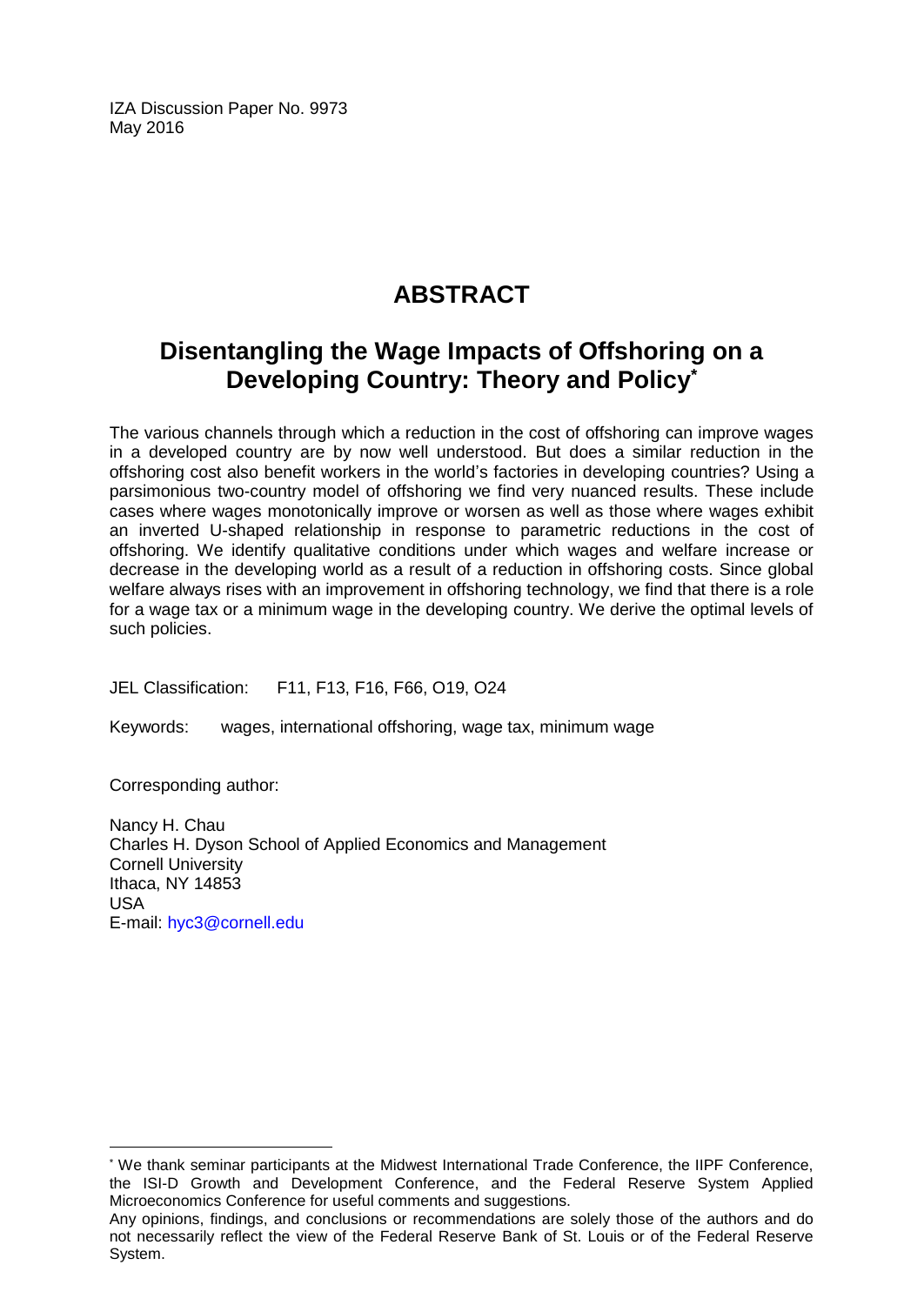#### 1 Introduction

In this paper, we study the impact of a reduction in the costs of the offshoring of production tasks from a developed to a developing country on the latter's wage and welfare. We also derive optimal economic policies in the developing country that ensure that it gets a share of the global welfare gains arising from these reductions in offshoring costs, which might not be the case in the absence of these policies. Since offshoring costs directly affect the demand for labor in the offshoring sector, our optimal policy prescriptions mainly consist of labor market policies, such as a wage tax or minimum wage, specific to that sector.

We build here on the pioneering work of Grossman and Rossi-Hansberg (2008), GRH from now on. GRH present a simple but insightful two-sector, two-factor model of offshoring, where offshoring takes the form of "trade in tasks." In that model the range of tasks (of unskilled labor) offshored from the developed to the developing world expands as there is a general equiproportional decline in the cost of offshoring of all tasks (which from now on we will call a parametric reduction or simply a reduction in offshoring costs). This expansion of the range takes place by bringing more and more complex tasks into the fold of offshoring. Yet these tasks are less complex than those that stay in the developed country. GRH's focus is on the impact of a parametric reduction in the cost of offshoring on wages in the developed world, with the host (developing) country wage taken as exogenously given. They find a positive "productivity effect" on developed country unskilled wage of such an offshoring cost reduction. While this is the only effect in a developed country that is small in the market for final goods, in a large developed country there are additional offsetting effects from cost savings (leading to a lower relative price of the unskilled labor intensive good) and the effective labor supply increase (due to the labor released as a result of greater offshoring).

We build a two-country (developed and developing), two-sector model, with constant returns to labor (performing a continuum of tasks in the GRH fashion) in one sector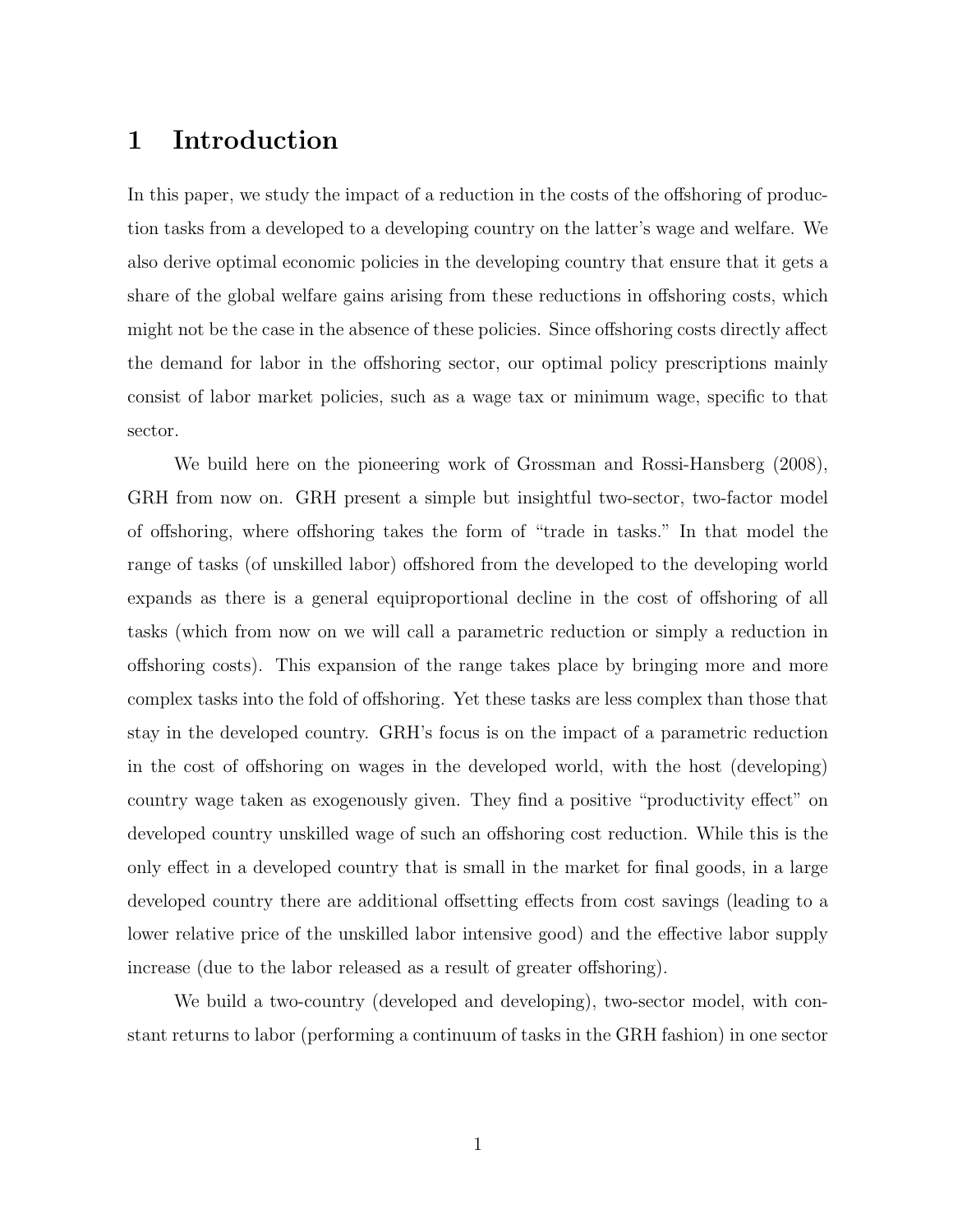and a diminishing-returns-to-labor production function in the other sector.<sup>1</sup> Following GRH, our main comparative static exercise will be a parametric reduction in the cost of offshoring. Unlike GRH, however, we will fully model the developing country's labor market and study how this market responds to such an offshoring cost reduction. Therefore, what this offshoring cost reduction means needs to be clearly understood right at the outset.

In the words of Hummels, Munch and Xiang (2016), "Offshoring costs here could reflect costs of trade such as tariffs or shipping or it could represent the difficulty of managing and integrating particular activities from a distance." With the trade costs interpretation, with these costs taking the iceberg form, for a unit of the input to reach the developed country from the developing country more than a unit will have to be produced and shipped. A reduction in this cost will, therefore, lead to a reduction in the developing country's labor requirement per unit of task or input reaching the destination, namely the developed country. Alternatively, with the other interpretation, an offshoring cost reduction means that managing and integrating activities performed abroad becomes easier. As a result, developing country labor will become more productive in these offshored tasks due to better supervision and monitoring from the developed country and the unit labor requirement once again will fall. A third interpretation could be greater automation, which also reduces the unit labor requirement directly or indirectly through lower wastage arising from a smaller proportion of defective pieces of inputs produced.

For a constant range of tasks offshored and for given employment in the offshoring sector in the developed country, less developing country labor is demanded in these tasks when there is a parametric reduction in offshoring costs. On the other hand, a larger range of tasks offshored, as a result of this offshoring cost decline, is a labor demand increasing force. Whether labor demand goes up or down (and whether, in turn, there is upward or downward pressure on the wage) in the developing country as a result

<sup>&</sup>lt;sup>1</sup>The diminishing returns to labor can be a consequence of the existence of a sector-specific factor in the background.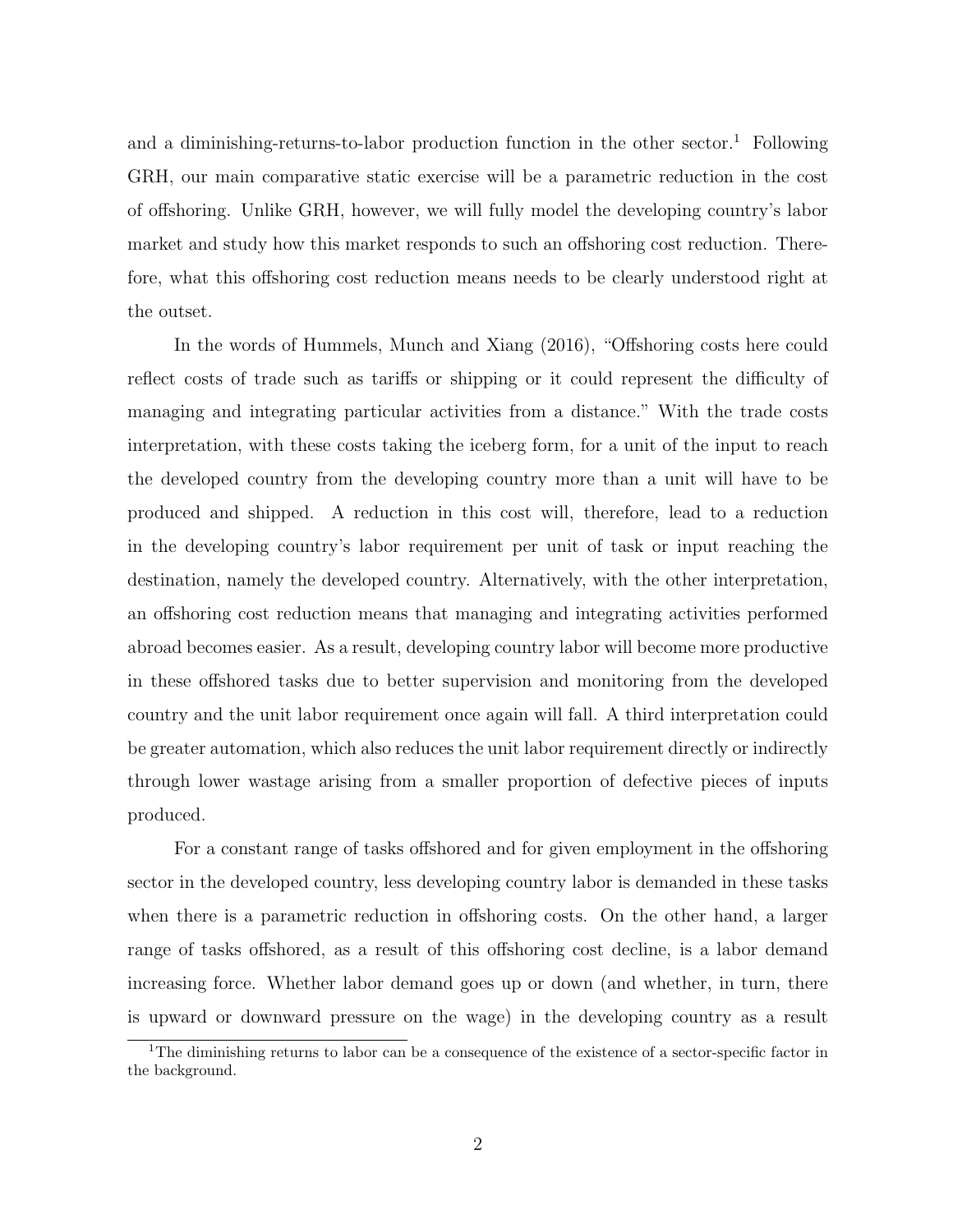of the net effect of these two opposing forces will depend on the responsiveness of the proportion of tasks offshored to reductions in the offshoring cost. There is, however, also a positive "productivity effect" which has a wage increasing effect. Nevertheless, an overall negative impact of an offshoring cost reduction on the developing country wage is a real possibility, as shown by our simulations for various parameter values. We also derive conditions analytically for this possibility as well as for the opposite outcome. Our simulations show cases where wages monotonically improve or worsen as well as those where wages exhibit an inverted U-shaped relationship in response to parametric reductions in the cost of offshoring. The wage in the developed country always increases with a decline in the offshoring cost.

It is important to note that the equilibrium aggregate welfare in each of the countries in our model is monotonically increasing in its equilibrium wage, which means there is the possibility that developing country welfare falls with a reduction in offshoring costs. However, we find that there will always be an increase in global welfare (joint welfare of developed country and the developing country) when offshoring costs go down. As a result, there is a role for policy in the developing country to make sure the citizens there get a share of these global welfare gains. As the offshoring decisions in the developed country directly affect labor demand in the sector where workers work on the offshored tasks (offshoring sector from now on), the policies we look at directly target workers in that sector.<sup>2</sup> In particular, we analyze the effects of a sector-specific wage tax and minimum wage policy in the developing nation. We also derive optimal levels of these policies.

Since the developing country has monopoly power as a seller of labor services in tasks to the developed country, like any monopolist the developing country can gain by

<sup>2</sup>One may argue that offshoring is a type of trade and that, therefore, the government is trying to fix a directly trade related distortion, for which the first-best line of attack is trade policy. In this case, such a policy should be an export tax (or by Lerner symmetry an import tariff). However, note that the export here is of labor services in tasks offshored. Since these services are not directly consumed in the developing country and are exclusively produced for export, viewing workers in the offshoring sector as exporters of these services, we can see that there is no difference effectively between an export tax and a wage tax. However, using trade policy disguised in the form of a wage tax or a minimum wage (rather than directly) might be less objectionable to trading partners.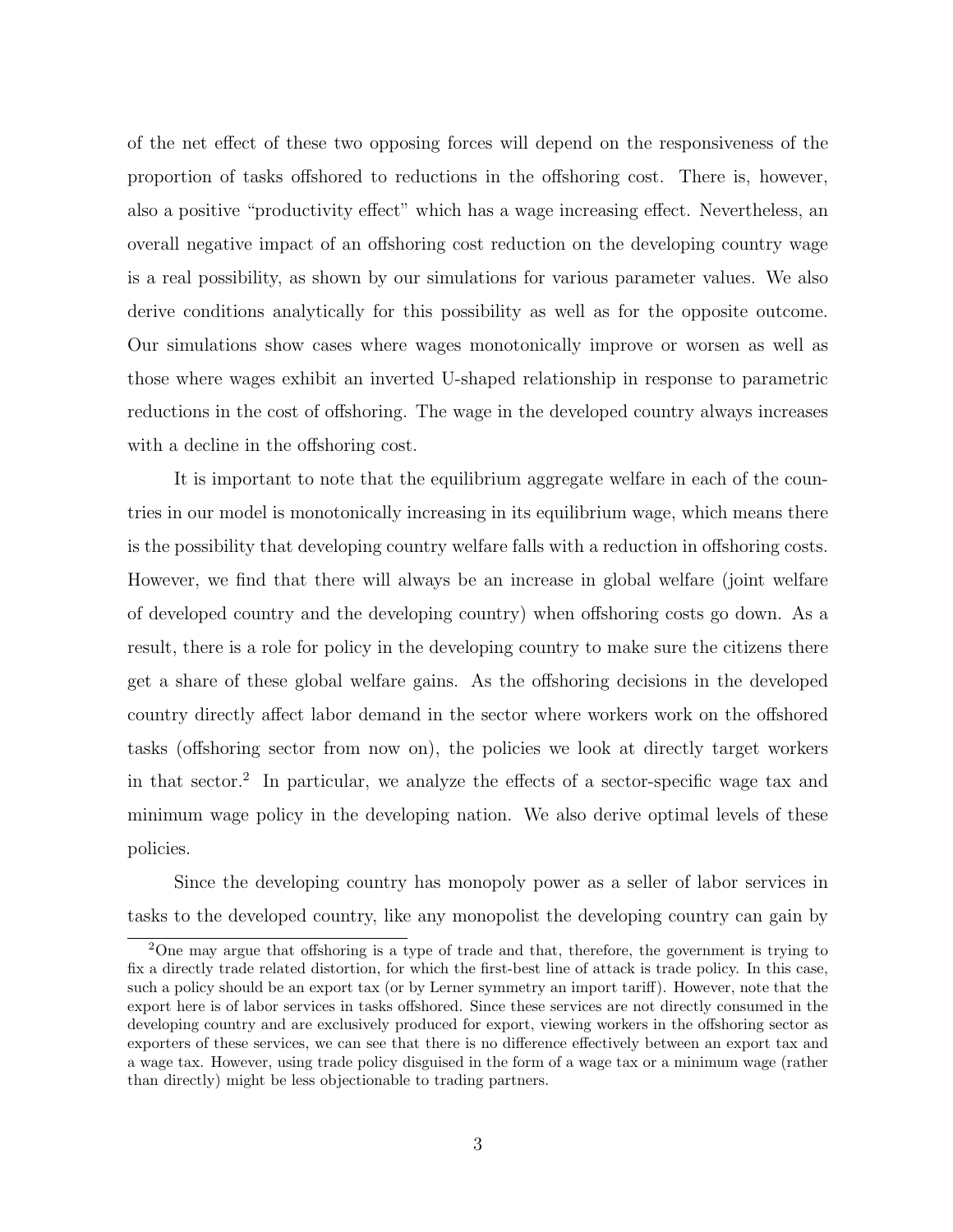restricting the supply of what it is selling, in this case labor services in the production of tasks. This is done through either a wage tax or a minimum wage in that sector. Such restrictions move the terms of trade of the developing country in its favor, i.e., increase the wage paid (gross of tax) to the country's workers in the offshoring sector.<sup>3</sup> While the labor allocation and welfare effects of the two policies are the same, there are pros and cons of the two alternatives. With a wage tax, the net wage is equal between the sectors and the tax receipts are equally distributed on a per head basis – this means that all labor heads get equal income. With a sector-specific minimum wage, wages differ between the sectors (and there are no tax revenues). Thus, a higher minimum wage results in a higher inequality between workers in the two sectors. However, a discriminatory tax on workers in a particular sector might face resistance and could be unpopular. There might be greater "obfuscation" with the minimum wage on this issue and, as a result, it might not face as much resistance. For example, here one can say that the developing country government is preventing the multinationals from paying a standard, low developing country wage or is making them pay a higher wage, especially because multinationals pay a much higher wage in their home country. It is relevant here that Harrison and Scorse (2008) find evidence from Indonesia that there is stricter compliance of minimum wage and other labor standards by foreign firms relative to domestic firms as the former are more focused targets of activism by labor advocacy groups and anti-sweatshop campaigns. Thus, at least effectively, there exists a sector-specific minimum wage.<sup>4</sup>

We find that the welfare-maximizing sector-specific wage tax rate or alternatively the wedge between the wages in the offshoring sector and the other sector created by the minimum wage (specific to the offshoring sector) is inversely related to the total wage elasticity of the demand for labor in the developing country created by the tasks offshored to that country. Furthermore, in the presence of such an optimal wage tax or minimum

<sup>&</sup>lt;sup>3</sup>We assume that the developed country government is passive in that it does not try to formulate policies to move the terms of trade towards itself. We believe this is a reasonable assumption, given that no developed country would like to be seen as coming in the way of any developing country's attempts towards moving to a higher real income through its own domestic labor-market policies.

<sup>4</sup>See also Krautheim and Verdier (2015) who look at the endogenous emergence of NGO activism in the presence of offshoring that makes it costly for multinational firms to implement dirty technology that hurt consumers at home.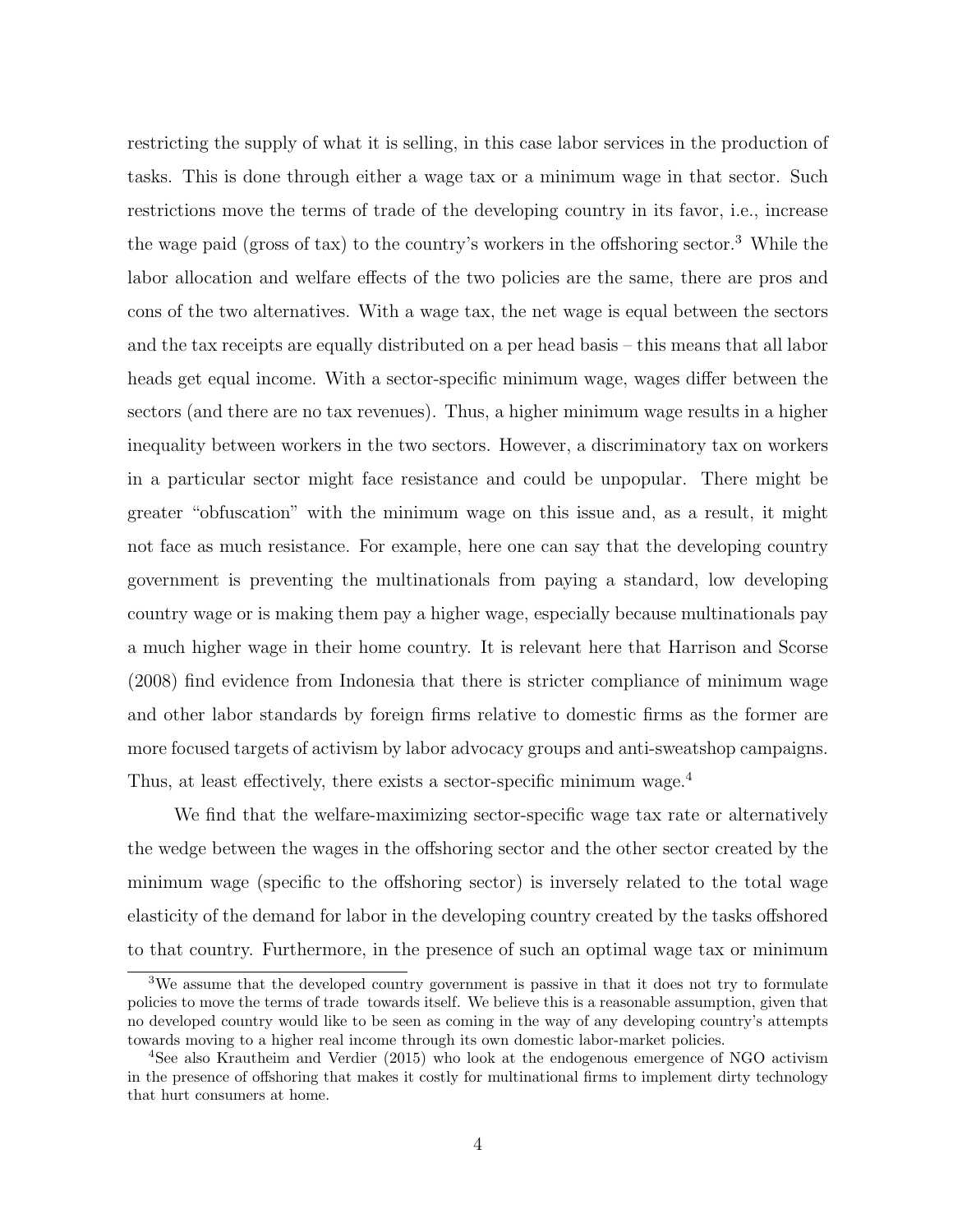wage that adjusts to changes in the offshoring costs, a parametric reduction in the offshoring cost will always lead to a welfare gain for the developing country. Also, except with extremely convex labor demand functions, this optimal wage tax (or alternatively, the optimal sector-specific minimum wage) rises as the cost of offshoring falls. We also briefly discuss the less efficient policy of an optimal general minimum wage.

The policy implications discussed above have relevance as long as a host country has enough monopoly power in the market for tasks. In manufacturing, China has a lion's share of all the world's input processing while India is a major destination of service offshoring, especially in information technology and information technology enabled services. These countries, therefore, have considerable market power in the markets for "tasks." However, as they specialize in tasks offshored in different sectors (manufacturing in China and services in India) due to differences in infrastructure and skills available, they are not viewed as substitute countries, making our analysis relevant.

The new literature on offshoring pioneered by GRH has focused policy attention on the effects of offshoring on labor-market effects in developed nations. The literature has established that, contrary to popular belief, laborers in developed nations can benefit from offshoring. The empirical literature has established that offshoring and developed nations' employment can be complements rather than substitutes. For example, Desai et al. (2005) show a strong positive correlation between foreign activities and domestic activities of US multinational firms. Mankiw and Swagel (2006) conclude that increased employment in the overseas affiliates of U.S. multinationals is associated with more employment in the U.S. parent. Harrison and McMillan (2011) find that foreign employment and domestic employment are substitutes for firms undertaking horizontal foreign direct investment and they are complements for firms undertaking vertical foreign direct investment. Most of the remaining recent related theoretical literature also focuses on the impact on the developed world.<sup>5</sup> There has also been some important work on two-way

<sup>5</sup>For example, in line with the theoretical results in GRH discussed above, Mitra and Ranjan (2010) show that offshoring from a developed to a developing country may reduce the developed country's equilibrium search unemployment. See also Ranjan (2013) for how the impact of offshoring on unemployment depends on the nature of labor market institutions (collective bargaining versus individual bargaining) but again has a developed country focus (for example, US versus Euope). For an in-depth survey of the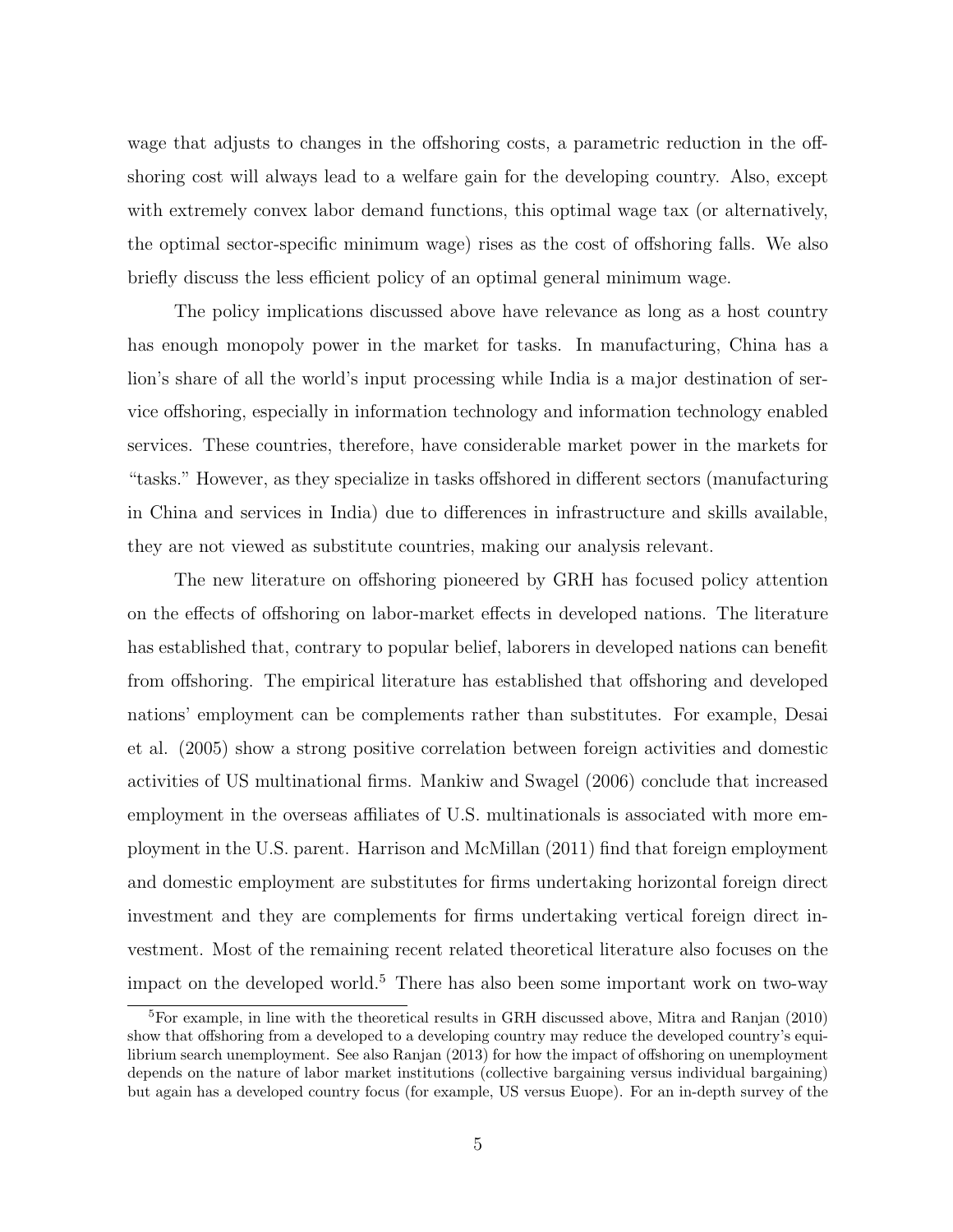offshoring between similar countries.<sup>6</sup>

On the impact of offshoring on developing countries, there is recent work by Bergin, Feenstra and Hanson (2011). This paper is related to ours in that it also shows a channel through which offshoring from a developed to a developing country can have an adverse effect on the latter but, differently from ours, this effect works through the export of volality from the former to latter.<sup>7</sup> There is also the earlier influential work by Feenstra and Hanson (1996, 1997) which looks at the impact of offshoring of tasks (or inputs) that vary by skill intensity from a developed to a developing country. While they look at the impact on both the developed as well as the developing country their main variable of interest is wage inequality (the ratio of the skilled to unskilled wage). They try to explain their empirical finding of rising wage inequality in developed as well as developing countries.<sup>8</sup>

There is an older literature that looks at the impact of offshoring in the form of vertical foreign direct investment (FDI) on developing country labor markets. One example of such a paper on vertical FDI is Helpman (1984), in which unskilled wage can go up in developing countries as a result of such FDI. While many empirical and earlier theoretical papers on vertical FDI arrive at the conclusion that vertical FDI has positive effects on developing country labor markets (McMillan, 2009), unlike our paper they do not look at the impact of small and gradual reductions in offshoring costs (fall in trade costs, easier overseas supervision and monitoring and greater automation) that bring in more and more complex tasks into the fold of offshoring. We view the earlier theoretical

literature on offshoring and labor markets, see Hummels, Munch and Xiang (2016).

 ${}^{6}$ For example, Grossman and Rossi-Hansberg (2012) focus on "trade in tasks" between two similar countries, with an economies-of-scale element embedded in the model. Another important paper looking at two-way offshoring between similar countries is Burstein and Vogel (2010) where a number of tradable inputs are used to produce one nontradable final good and where input-specific productivities are random draws from a common distribution along the lines of Eaton and Kortum.

<sup>7</sup>Wage increases in the developed country during upswings of the business cycle will result in increases in offshoring to the developing country, while during downswings offshoring will go down. Thus offshoring stabilizes the wage in the developed country but increase its volatility in the developing country.

<sup>&</sup>lt;sup>8</sup>They show that offshoring can shift the least skill-intensive tasks from a developed country to a developing country and yet these tasks could end up being among the most skill-intensive of all tasks in the latter. Thus, the relative demand for skilled labor goes up in both developed and developing countries, resulting in a rise in wage inequality.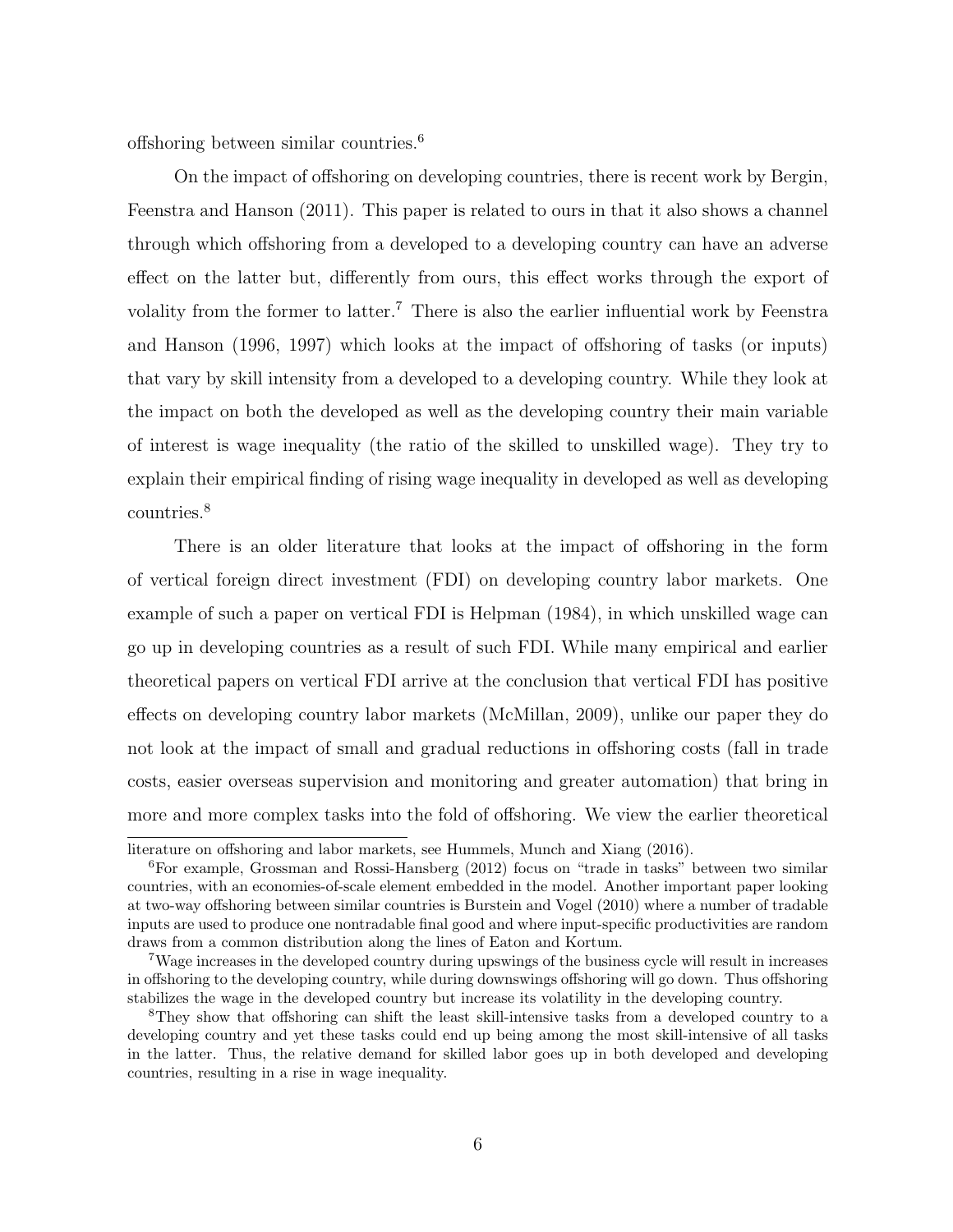literature, that does not have a task-trade view of offshoring but focuses on vertical FDI, and our work as complementary in the understanding of the impact of offshoring on developing country labor markets.

Thus the focus of the recent literature on offshoring modeled as trade in tasks is predominantly on the developed nations' labor markets. The developing nations' markets are typically black-boxed by assuming that they supply labor at constant terms-of-trade. It is, however, important to explore how such offshoring may impact developing nations. While this focus is important by itself, it also informs us about the feedback effects on developed nations.

#### 2 A Parsimonious Two-Country Model of Offshoring

Consider a world where there is a developed nation and a developing nation. The developed nation allocates her workers between two sectors,  $x^*$  and  $y^*$ . Both the developed and developing nations are small open economies who take prices  $p_x$ ,  $p_y$  as given. Henceforth, we take y as the numeraire and set  $p_y = 1$ . The production technology in  $y^*$  uses labor only,  $F_y^*(L_y^*)$ , and exhibits strictly diminishing marginal returns.<sup>9</sup> Let the derived labor demand in y<sup>\*</sup> given  $w^*$  be  $L_y^*(w^*) = \{L_y^*|\partial F_y^*(L_y^*)/\partial L_y^* = w^*\}$ . In  $x^*$ , tasks can be performed domestically, in the developing country, or both. Along the lines of GRH, a unit of  $x^*$  requires a continuum of labor tasks  $i \in [0,1]$  to be performed. Total labor supply of the developed nation is inelastically given at  $\overline{L}^*$ . The economy-wide wage rate in the developed nation is fully flexible and competitively determined,  $w^*$ .

The developing nation  $H$  likewise allocates workers between two sectors  $y$  and  $x$ . Production technology in y,  $F_y(L_y)$ , exhibits strictly diminishing marginal returns. As in the developed nation, let derived labor demand in y given w be  $L_y(w) = \{L_y|\partial F_y(L_y)/\partial L_y =$  $w$ . Workers in the x sector perform tasks offshored from the developed nation. There are  $\overline{L}$  total number of workers here, and wages in the two sectors are flexibly and competitively determined, w.

In the standard labor market representation, we denote  $i$  as the complexity of a

<sup>&</sup>lt;sup>9</sup>Diminishing returns here can be a consequence of a fixed or specific factor in the background.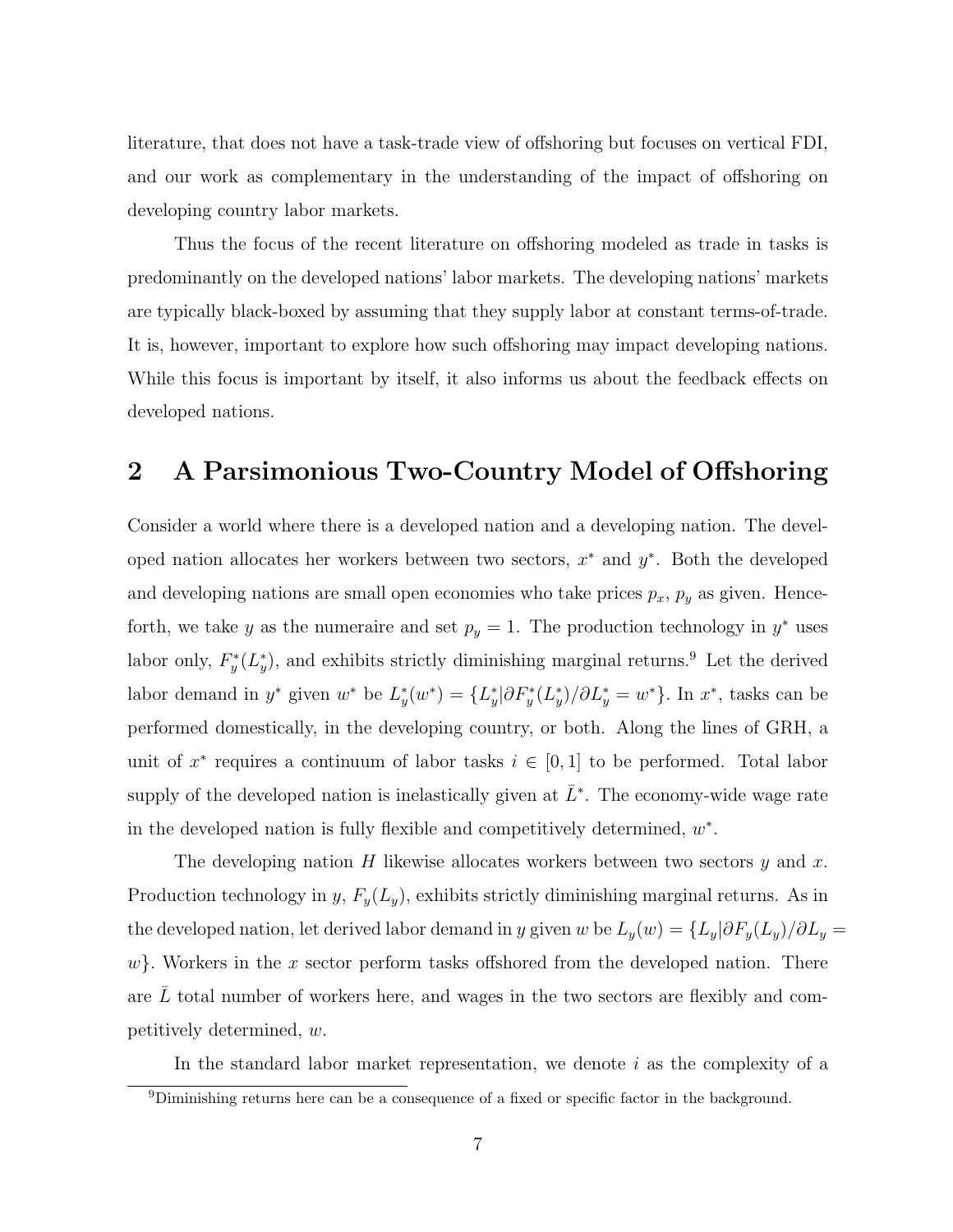task. Offshoring a task i from the developed to the developing nation requires a cost of  $\beta t(i)$  of the developing nation's labor [where  $\beta > 0$  and  $t(i) > 1$  for all i].<sup>10</sup> Assume henceforth that  $t(i)$  is monotonically increasing in i so that the offshoring cost is increasing in the complexity of the task. Furthermore, let any task  $i$  require  $a^*$  units of labor to complete in the developed nation and  $a$  units of labor to complete in  $H$ . For simplicity let  $a^* = a = 1$ . Therefore, a task i is offshored to H if and only if:

$$
w^* \ge w\beta t(i)
$$

Or,

$$
t(i) \le \frac{w^*}{w\beta}.\tag{1}
$$

Define  $I = \{I | t(I) = w^* / (w\beta) \}$ . By monotonicity of  $t(i)$ , it is clear that tasks  $i \in (I, 1]$ cost more to be done in the developing nation, and hence are conducted in the developed nation. The remaining tasks  $i \in [0, I]$  are offshored to the developing nation. Thus, total employment in  $x^*$  is simply  $L_x^* = x^*(1 - I)$ , while total employment in x is given by  $L_x = x^* \beta \int_0^I t(i)di$ . The employment ratio of tasks conducted in the developing country relative to tasks conducted in the developed country is:

$$
\lambda = \frac{L_x}{L_x^*} = \frac{\beta \int_0^I t(i)di}{1 - I}.
$$
\n(2)

Henceforth we shall refer to  $\lambda$  the offshored employment intensity of sector x. As shown, this intensity depends only on the marginal task offshored  $I$ , or equivalently, the relative wage cost,  $w^*/(w\beta)$ , for  $I = \{i | t(i) = w^*/(w\beta)\}\.$  Henceforth, denote the relative wage cost

$$
\frac{w^*}{w\beta}\equiv \rho
$$

Since  $\lambda$  is increasing in the complexity of the marginal task I, the offshored employment intensity  $\lambda$  is thus strictly increasing in the relative wage cost  $\rho$ . Henceforth, let  $\epsilon$  denote

<sup>&</sup>lt;sup>10</sup>In the rest of the paper we refer to a reduction of  $\beta$  as an improvement in offshoring technology, or as a parametric reduction in offshoring cost. It is important to note that offshoring cost also involves endogenous elements like the range of tasks offshored and the wage rates at which such tasks are performed. Hence, when we write "parametric reduction in offshoring cost", we are referring solely to the exogenous element of the cost, captured by  $\beta$ .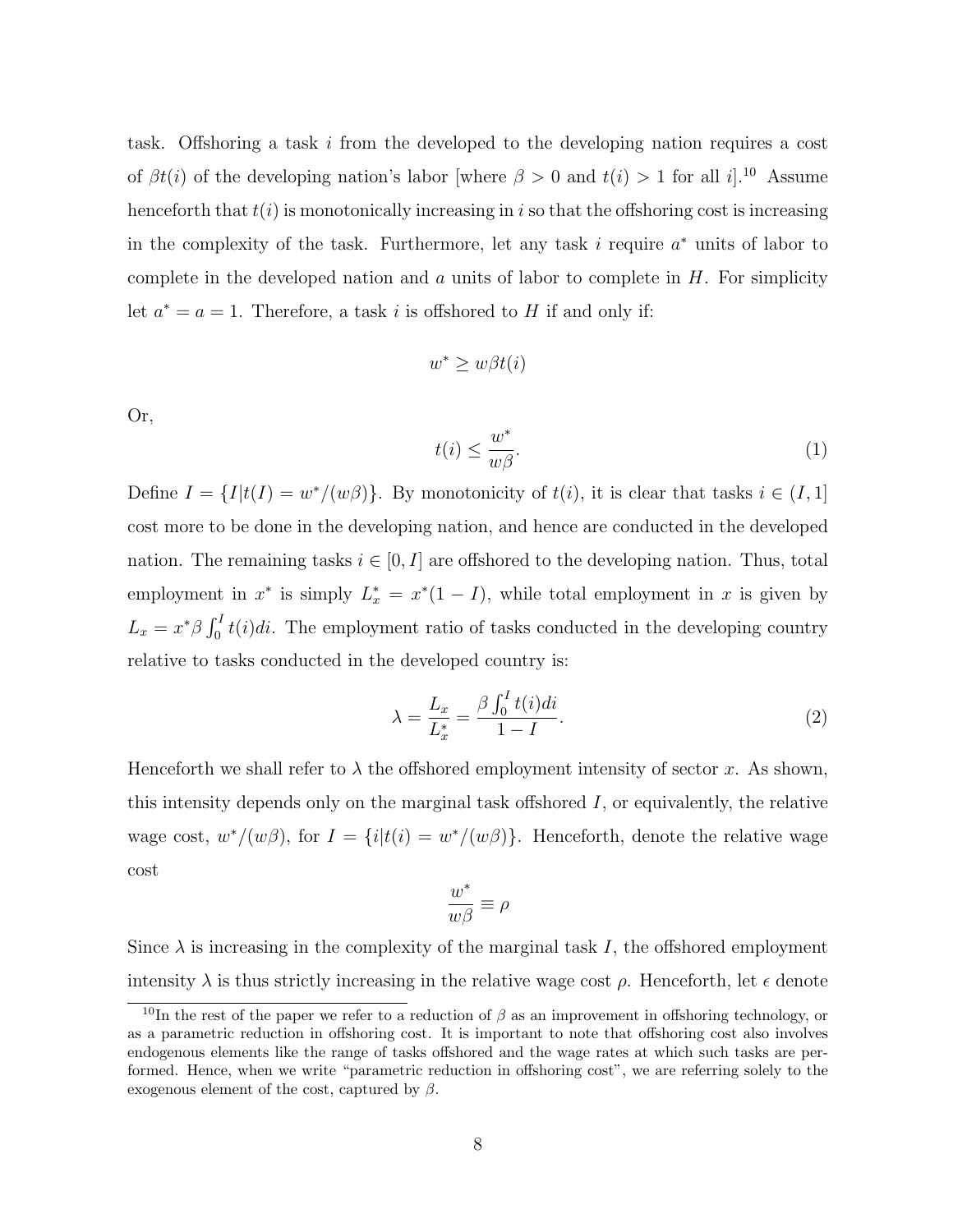the elasticity of the efficiency adjusted offshored employment intensity with respect to  $\rho$ :  $\epsilon = d \log(\lambda/\beta)/d \log(\rho).$ 

Full employment in the developed and developing nations requires that:

$$
\bar{L}^* = L_y^*(w^*) + L_x^* = L_y^*(w^*) + x^*(1 - I),
$$
  

$$
\bar{L} = L_y(w) + L_x = L_y(w) + x^*\beta \int_0^I t(i)di.
$$

Using  $(2)$ , the full employment conditions in the two countries can be succinctly summarized as follows:

$$
\lambda L^*(w^*) = L(w) \tag{3}
$$

where  $L^*(w^*) \equiv \overline{L^*} - L_y^*(w^*)$  denotes the effective labor supply to  $x^*$  in the developed nation and  $L(w) \equiv \overline{L} - L_y(w)$  denotes the effective labor supply to x in the developing nation. Henceforth, let  $\eta^*$  and  $\eta$ , both positive, respectively denote the elasticity of  $L^*(w^*)$  and  $L(w)$ .

Henceforth, denote a  $\hat{a}$  as proportionate change  $(\hat{x} = dx/x)$ . Equation (3) gives

$$
(\eta^* + \epsilon)\hat{w^*} - (\eta + \epsilon)\hat{w} = (\epsilon - 1)\hat{\beta}.
$$
\n(4)

(4) defines a global labor market equilibrium. In Figure 1, this is denoted as schedule L. From (4), we note that factors that tighten the developed country labor market by raising  $w^*$  will spill over and raise w as well. The strength of this link, or effectively the slope of L, will depend on the relative labor supply elasticities,  $\eta^* + \epsilon$  and  $\eta + \epsilon$  adjusted with  $\epsilon$  to reflect the tie between the two countries via the offshoring relationship.

Interestingly, a reduction in the offshoring cost has two effects on schedule  $L$ . First it has a negative labor demand impact on the intensive margin as each unit of a task offshored can be performed by fewer workers. Second there is a positive impact on the extensive margin of offshoring in that the measure or proportion of tasks offshored goes up, i.e., I goes up, which means that the marginal task performed has a higher degree of complexity. As can be seen from equation (4), the former effect dominates when  $1-\epsilon > 0$ , which leads to a reduction in the offshoring cost to shift the  $L$  schedule up, in which case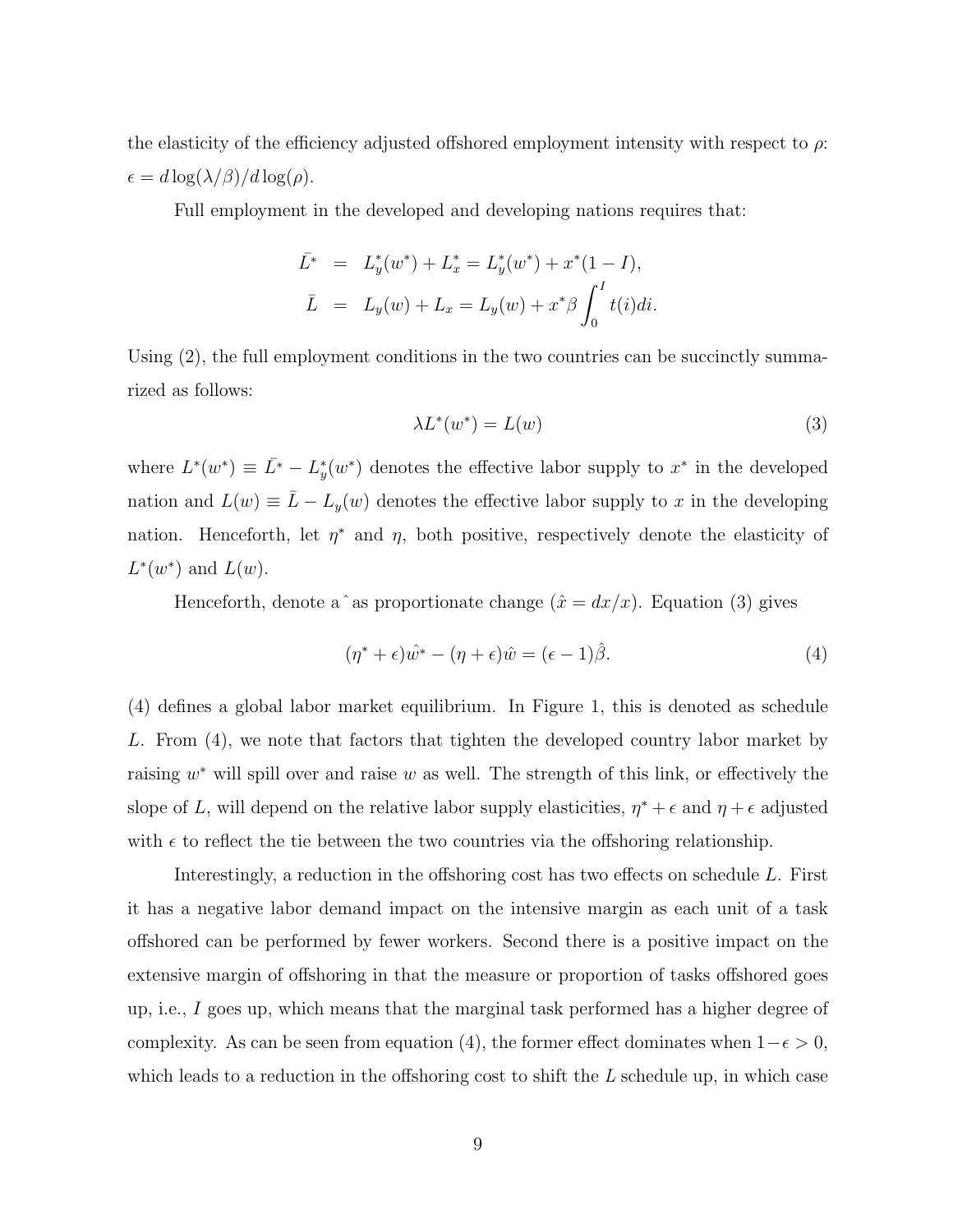the value of w compatible with a given  $w^*$  will now be lower (Figure 1). Obviously the shift will be in the reverse direction when  $1 - \epsilon < 0$ .

To close the model, we note that the price  $(p_x)$  equal unit cost relation in the production of  $x^*$  is given by:

$$
w^*(1 - I) + w\beta \int_0^I t(i)di = p_x.
$$
 (5)

Denote

$$
\theta^* = \frac{w^*(1-I)}{p_x}
$$

as the developed country share of the total labor cost in the production of  $x^*$ , we have, upon totally differentiating (5),

$$
\theta^* \hat{w^*} + (1 - \theta^*) \hat{w} = -(1 - \theta^*) \hat{\beta}.
$$
 (6)

This zero profit condition is depicted graphically as schedule  $\pi$  in Figure 1. From (6), any increases in  $w^*$  must lead to a reduction in  $w$ , all else equal. The strength of this link is determined by the wage cost share  $\theta^*$ . Furthermore, the productivity impact of a reduction in offshoring cost applies unambiguously here as a reduction in  $\beta$  shifts the  $\pi$ schedule upwards (Figure 1).

The equilibrium impact of a reduction in offshoring cost on  $w^*$  and w thus depend on the relative strength of the three aforementioned effects: (i) the intensive margin labor demand impact, (ii) the marginal task complexity or extensive margin impact, and (iii) the productivity impact. Making use of  $(4)$  and  $(6)$ , the balance of these three effects are summarized here:

$$
\frac{\hat{w}^*}{\hat{\beta}} = -\frac{(1-\theta^*)(1+\eta)}{\theta^*(\eta+\epsilon)+(1-\theta^*)(\eta^*+\epsilon)} < 0, \quad \frac{\hat{w}}{\hat{\beta}} = -\frac{\epsilon+\eta^*-\theta^*(1+\eta^*)}{\theta^*(\eta+\epsilon)+(1-\theta^*)(\eta^*+\epsilon)}.\tag{7}
$$

Furthermore, since

$$
\frac{\hat{\rho}}{\hat{\beta}} = \frac{\hat{w}^*}{\hat{\beta}} - \frac{\hat{w}}{\hat{\beta}} - 1,\tag{8}
$$

substituting the solutions we have obtained for  $\hat{w^*}/\hat{\beta}$  and  $\hat{w}/\hat{\beta}$ , we have

$$
\frac{\hat{\rho}}{\hat{\beta}} = \frac{-(1+\eta)}{(\eta+\epsilon)\theta^* + (\eta^*+\epsilon)(1-\theta^*)} < 0. \tag{9}
$$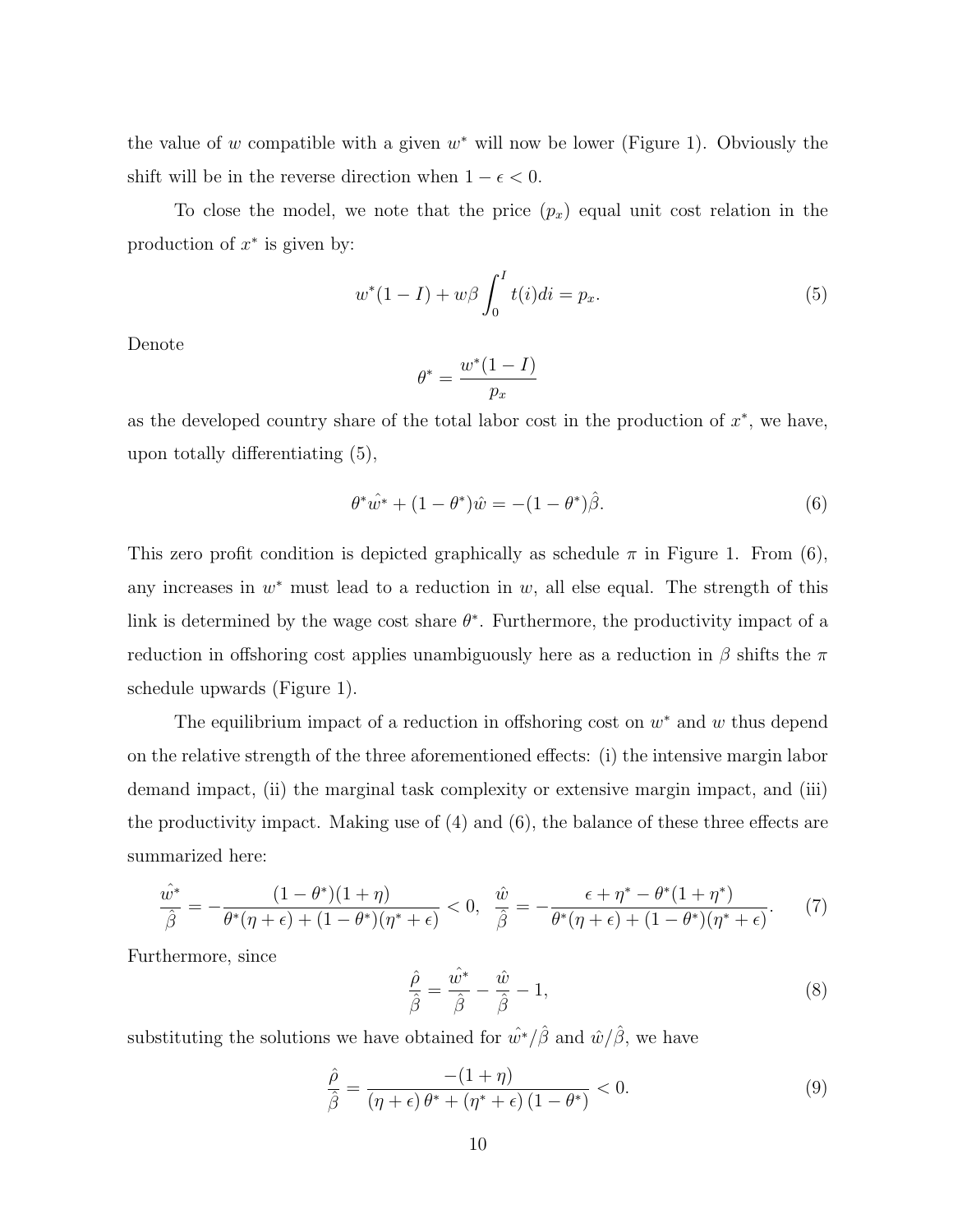Since  $t(I) = \rho$ , we have  $dI/d\beta = (1/t(I))(d\rho/d\beta) < 0$ . Thus the range or proportion of tasks offshored and the complexity of the marginal task offshored increases with a reduction in  $\beta$ .

**Proposition 1** A parametric reduction in the cost of offshoring

- always increases the range of tasks offshored, I,
- always increases the developed country wage, w ∗ .
- decreases (increases) the developing country wage w if and only if  $(\epsilon + \eta^*)/(1+\eta^*)$  $(>)\theta^*$ .

These fundamentally unequal wage responses to the same cost saving technological improvement are only possible when the intensive margin labor demand impact exceeds the task complexity impact:  $1 > \epsilon$ . If this is indeed the case, then an asymmetric wage response to a reduction in  $\beta$  is all the more likely when the developed country labor supply  $L^*(w^*)$  is sufficiently inelastic  $(\eta^*$  is small). This is shown in Figure 1, where the upward shift of the L schedule more than completely erases any potential developing country wage gains through the shift in  $\pi$ . At the limit, where the developed country labor market is fully inelastic  $(\eta^* = 0)$ , a reduction in the cost of offshoring raises  $w^*$  but decreases w if and only if the task complexity impact  $\epsilon$  is less than the developed country wage share  $\theta^*$ .

Defining the demand for labor from the offshoring sector faced by the developing country as  $L_x^d = \lambda L^*(w^*)$  and further denoting the total elasticity of  $L_x^d$  with respect to  $w$ , factoring in its impact on w<sup>\*</sup>, as  $\xi^d$ , we show in the appendix that  $\xi^d = (\epsilon + \eta^*(1-\theta^*))/\theta^*$ and the condition for a parametric reduction in the cost of offshoring to reduce the developing country wage, w can be equivalently written as  $\xi^d < 1$  (while the condition for the developing country wage to rise as a result of the offshoring cost reduction is  $\xi^d > 1$ ).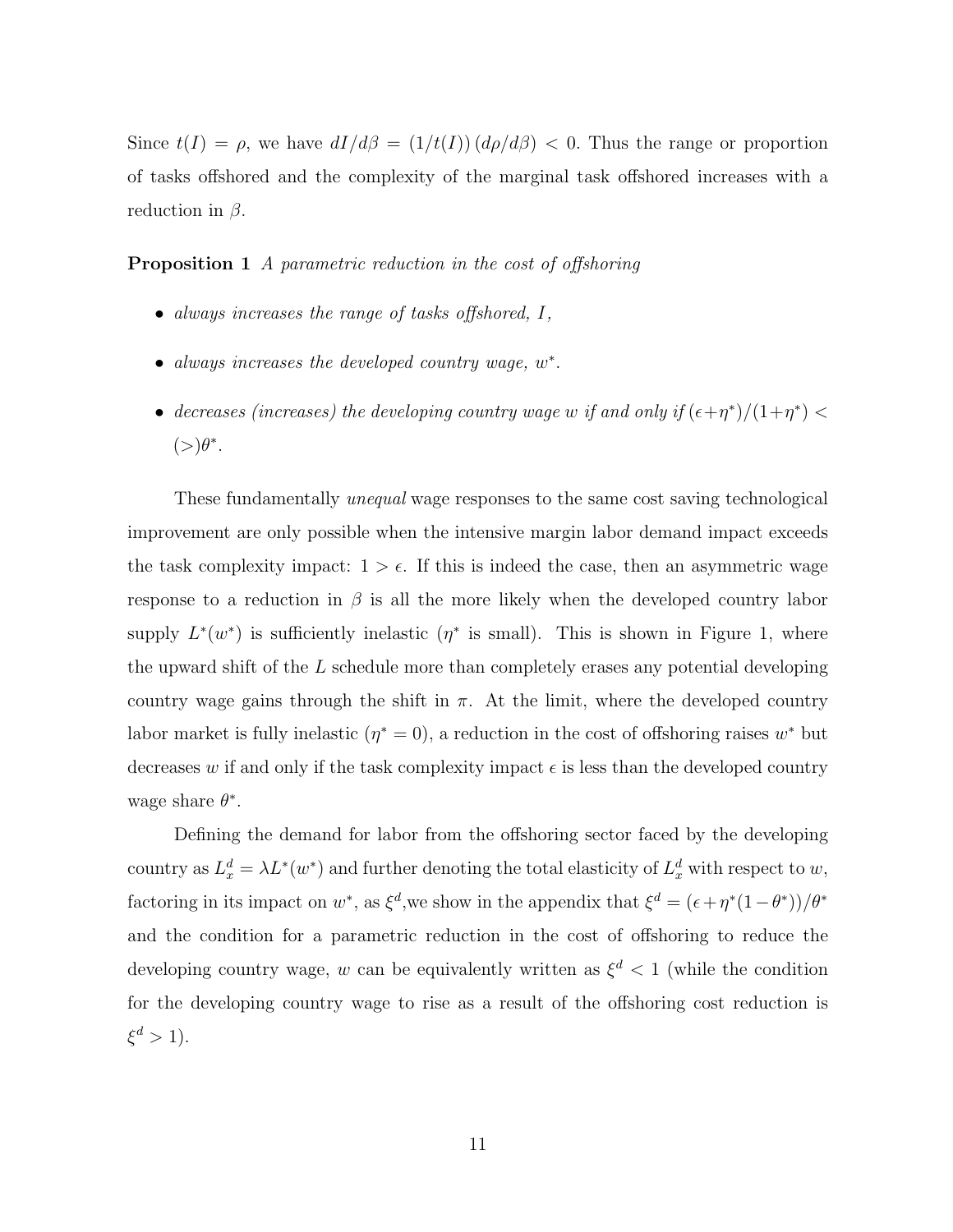If we define developed and developing country welfare  $(W^*$  and W) simply as the total value added or income generated in the two sectors:

$$
W^* = F^*(L_y^*) + w^*x^*(1 - I), \quad W = F(L_y) + wx^*\beta \int_0^I t(i)di \tag{10}
$$

then an immediate corollary of proposition 1, replacing wage with welfare, applies immediately under the exact same set of conditions.

As indicated above, while  $1 - \epsilon > 0$  or  $\epsilon < 1$  ensures an upward shift in the L schedule, for this upward shift to be greater than the upward shift in the  $\pi$  curve we need the more stringent condition  $(\epsilon + \eta^*)/(1 + \eta^*) < \theta^*$ , or equivalently  $\epsilon < \theta^* - (1 - \theta^*)\eta^* < 1$ . This is more likely to happen when the developed country's share in the cost is high and/or the labor supply to the  $x^*$  sector is highly elastic. In what follows, we will demonstrate in a series of numerical simulations that these intuitions are indeed borne out.

#### 3 Simulations

In this section, we introduce specific functional forms in order to demonstrate the diverse ways in which the cost of offshoring can impact wages in developing countries as summarized in Proposition 1. Specifically, let

$$
t(i) \equiv \frac{1}{1 - \sigma i}, \quad \sigma > 0,
$$
\n(11)

and furthermore, let

$$
L^*(w^*) = \ell^*(w^*)^{\phi}, \quad L(w) = \ell w^{\phi}, \quad \ell^*, \ell > 0, \quad \phi > 0.
$$
 (12)

The cost of offshoring  $t(i)$  is strictly increasing and convex in the complexity of the task. At given task complexity i, a sector with a high parameter  $\sigma$  faces a higher increase in offshoring cost as task complexity increases. To focus on the role of the cost of offshoring, we make simple assumptions on the labor supply to the  $x$  sector in the two countries, at constant elasticity  $\phi > 0$ .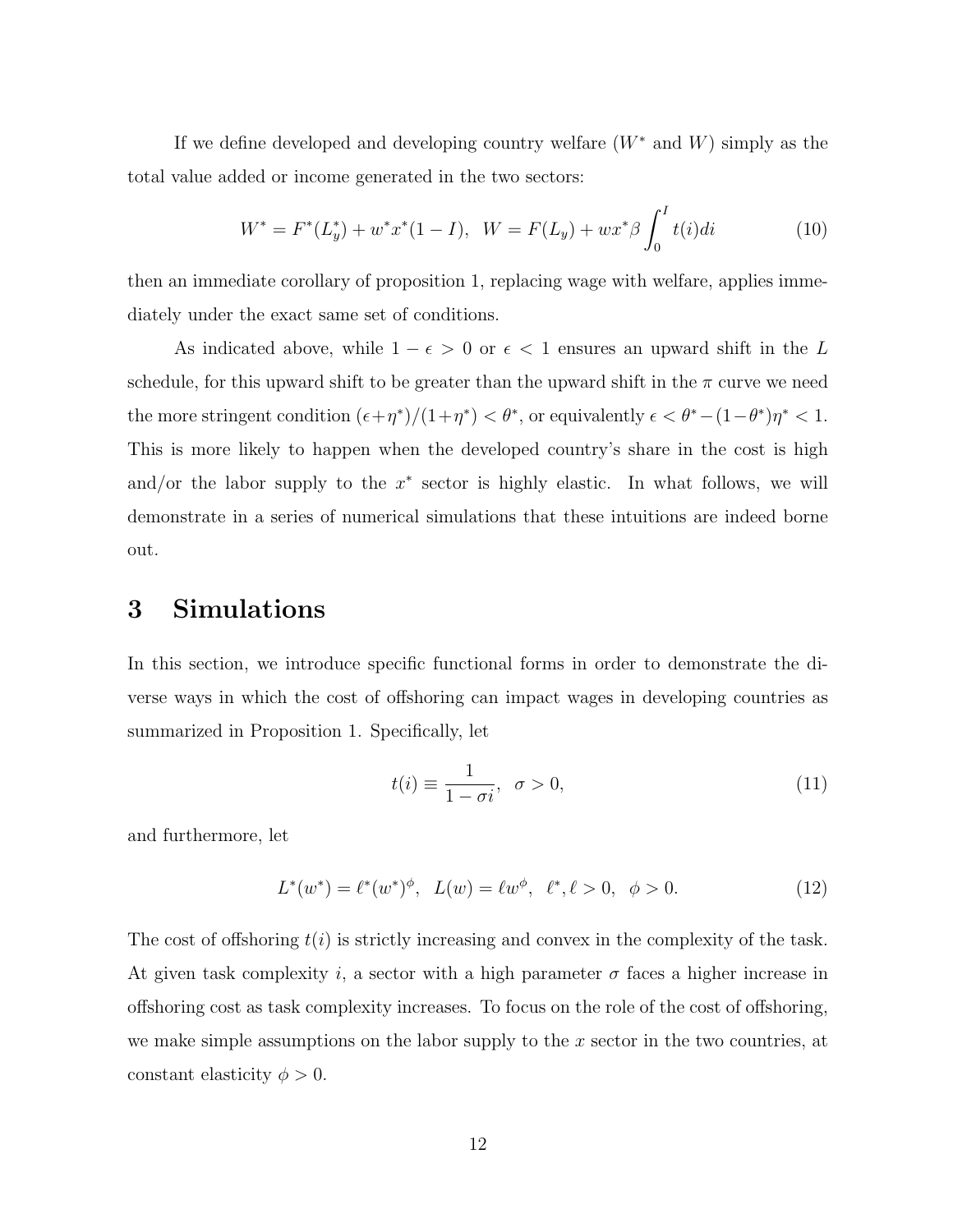Using (8), the elasticity  $\epsilon$  and the wage share  $\theta^*$  can be expressed succinctly as:

$$
\epsilon = \frac{1}{\log(\rho)} + \frac{1}{\rho(\sigma - 1) + 1}, \ \ \theta^* = \frac{\rho(\sigma - 1) + 1}{\rho(\sigma - 1) + 1 + \log(\rho)}.
$$
 (13)

As shown,  $\epsilon$  and  $\theta^*$  are completely determined by the parameter  $\sigma$ , and the variable ρ. All else equal, a higher σ translates to (i) a reduction in the elasticity of offshored employment intensity with respect to the relative wage cost,  $\epsilon$ , and (ii) an increase in the developed country wage cost share  $\theta^*$  as offshoring higher complexity task to the developing country is costly at high  $\sigma$ . Thus, while a priori the inequality displayed in Proposition 1 may or may not be satisfied, it is conceivable that the developing country wage will be adversely affected by a parametric reduction in offshoring cost  $\beta$  in industries where  $\sigma$  is sufficiently high.

With the addition of  $(12)$ , the two equations  $(3)$  and  $(5)$  can be solved numerically.<sup>11</sup> Figure 2 plots the equilibrium developing country wage (in log scale) as a function of the cost of offshoring  $\beta$  for successively increasing values of  $\sigma$ 's.<sup>12</sup> As shown, starting from σ sufficiently small (at  $\sigma = 1$  where  $\epsilon$  is relatively high, all else equal), the developing country wage response to a reduction in  $\beta$  is monotonically positive. As  $\sigma$  rises (at  $\sigma = 5, 10$ , the developing country wage response exhibits an inverted U-shape. Finally, when  $\sigma$  is sufficiently high (at  $\sigma = 20$  and thus where  $\epsilon$  is sufficiently low), the developing country wage decreases in response to a reduction in the cost of offshoring. These results are consistent with the findings reported in Proposition 1.

The basic messages are two-fold. First, the developing country wage impact of a parametric reduction in the cost of offshoring depends on how steeply the task-specific offshoring cost is rising in task complexity, where the steepness of this relationship and the responsiveness of the proportion of tasks offshored to a change in the effective relative wage,  $\frac{w^*}{w\beta}$  are inversely related. Furthermore, the developing country wage impact of a reduction in the cost of offshoring can change as increasingly complex tasks are offshored.

<sup>&</sup>lt;sup>11</sup>Specifically, (3) and (12) jointly imply  $\lambda^{-1/\phi} = \rho \beta$ . The implicit solution of this equilibrium relationship, using (2), gives the equilibrium relative wage cost  $\rho$ . Substituting  $\rho$  into (5) gives  $w = p_x \sigma / (\beta(\rho(\sigma - 1) + 1) + \log(\rho)).$ 

<sup>&</sup>lt;sup>12</sup>In addition to the values of  $\sigma$  indicated, we further more make the following assumptions:  $\phi = 1$ ,  $\beta = 2, p_x = 1.$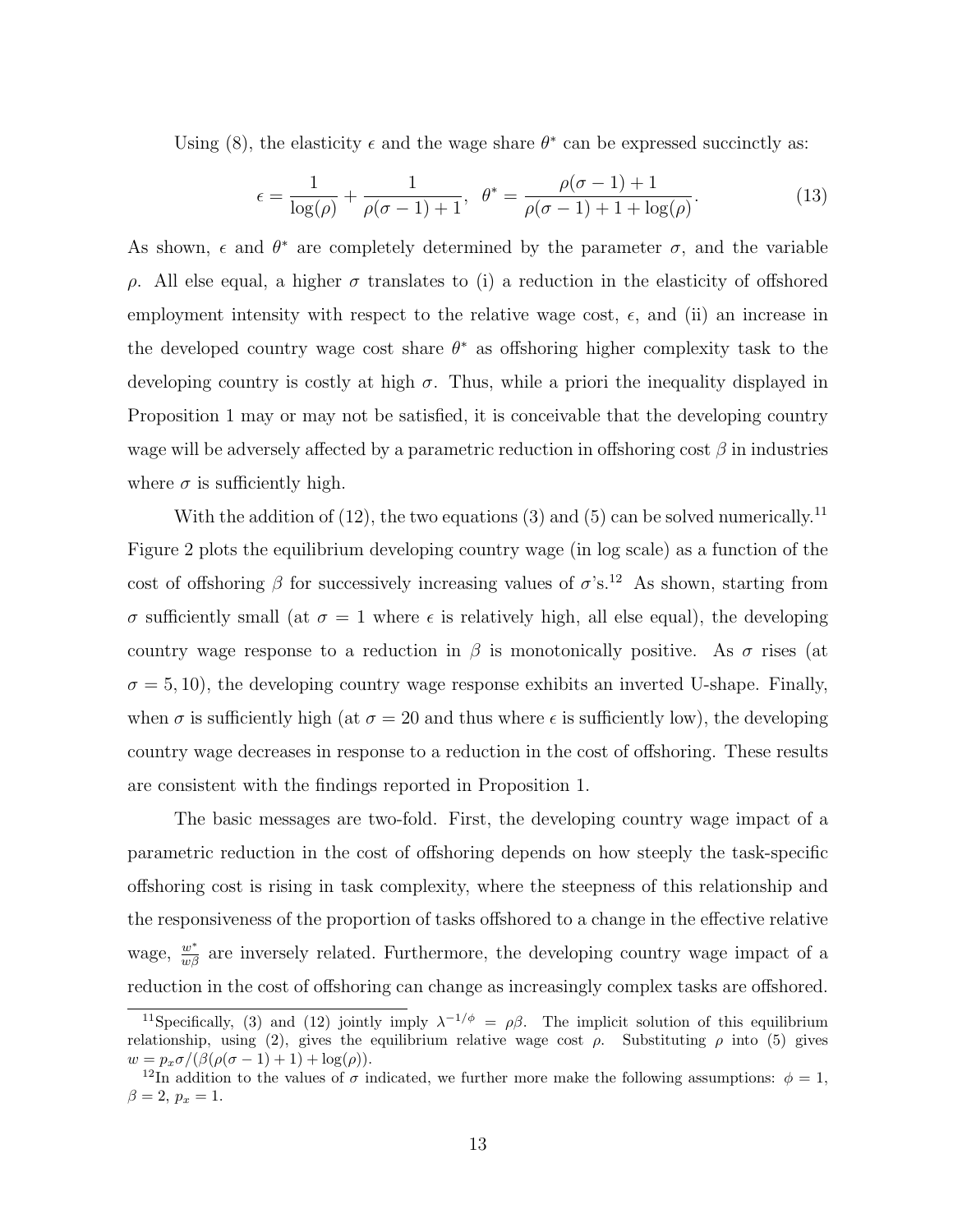Indeed, as shown in Figure 2, for example, the developing country wage exhibits an inverted U-shaped relationship with  $\beta$  (for  $\sigma = 5$ ; 10), indicating that the developing country wage first rises, and then eventually falls with successive parametric reductions in the cost of offshoring.

# 4 The Impact of Parametric Offshoring Cost Reduction on Global Welfare

As mentioned earlier, national welfare rises (falls) with a reduction in  $\beta$  as wage rises (falls). When both w and  $w^*$  rise with a reduction in  $\beta$  it is quite clear that the joint welfare of the developed country and the developing country, which we will call global welfare from now on, will rise. However, there is also the case where  $w$  falls and  $w^*$  rises with a fall in  $\beta$ . In that case what happens to global welfare? This question is important since it answers the question whether offshoring would still benefit the developed country even if it had to compensate the developing country for the loss in its welfare.

We can write global welfare as the sum of the developed and developing country welfares as follows.

$$
W^G = F_y^*(L_y^*) + w^*(\bar{L}^* - L_y^*) + F_y(L_y) + w(\bar{L} - L_y).
$$
 (14)

Totally differentiating with respect to  $\beta$  and noting that  $F_y^*(L_y^*) = w^*$  and  $F_y(L_y) = w$ we have

$$
\frac{dW^G}{d\beta} = (\bar{L^*} - L_y^*)\frac{dw^*}{d\beta} + (\bar{L} - L_y)\frac{dw}{d\beta}
$$

This, in turn, can be written as

$$
\frac{dW^G}{d\beta} = (\bar{L}^* - L_y^*) \left[ 1 + \left( \frac{1 - \theta^*}{\theta^*} \right) \left( \frac{\hat{w}/\hat{\beta}}{\hat{w}^*/\hat{\beta}} \right) \right] \frac{dw^*}{d\beta}
$$
\n
$$
= L_x^* \left[ \frac{\eta \theta^* + \epsilon + \eta^*(1 - \theta^*)}{(1 + \eta)\theta^*} \right] \frac{dw^*}{d\beta} < 0
$$

Therefore, we get the following proposition.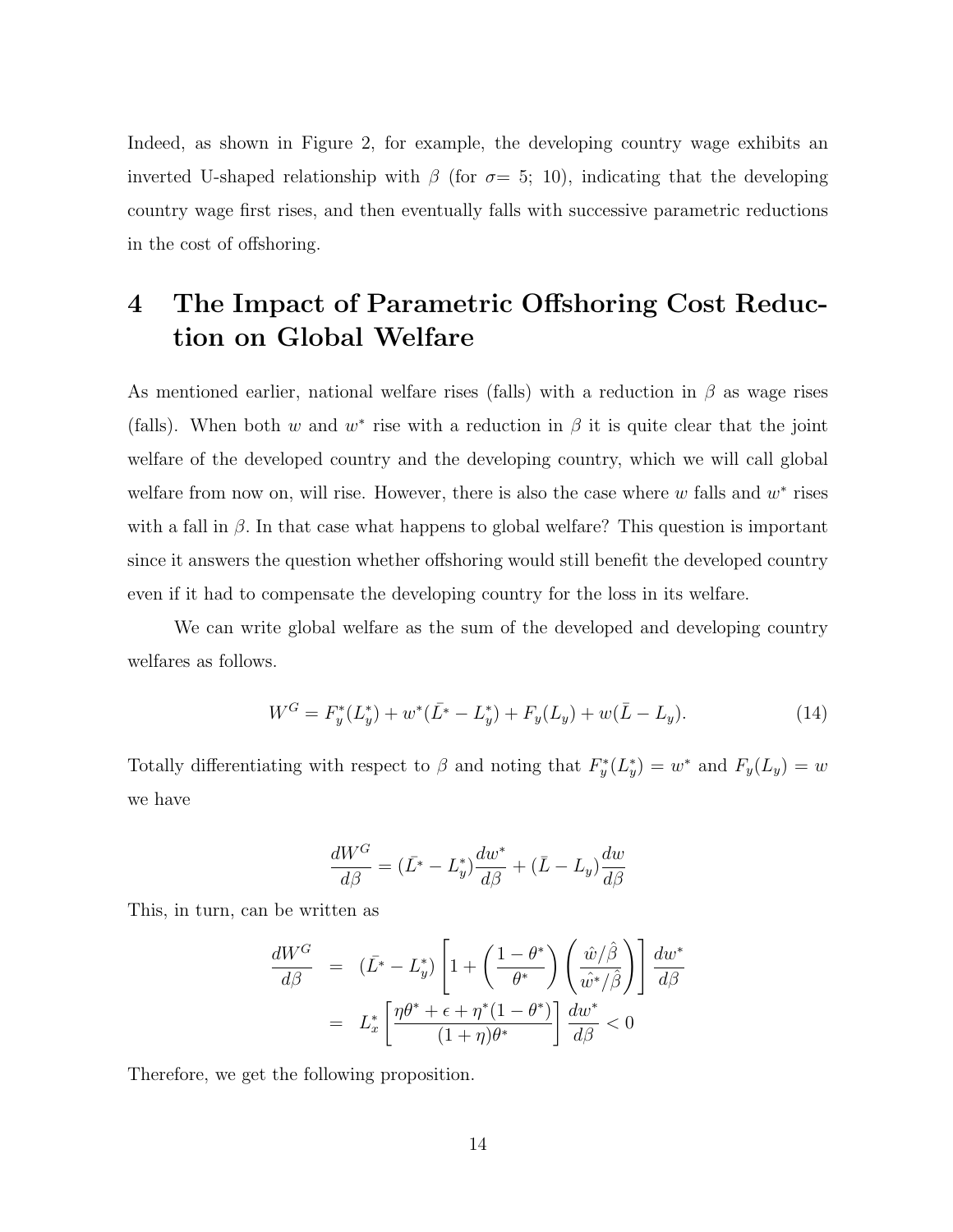**Proposition 2** Global welfare always increases with a parametric reduction in offshoring costs (a reduction in  $\beta$ ).

#### 5 Policy Implications and Optimal Policy

As the offshoring decisions in the developed country directly affect labor demand in the developing country's offshoring sector, the policies we look at directly target workers in that sector. In particular, we analyze the effects of a sector-specific wage tax and minimum wage policy in the developing nation. We also derive optimal levels of these policies in our setting. Here it would be in order to make a clarification. As discussed earlier, offshoring is a form of trade. In trying to fix a directly trade related distortion, the first-best line of attack is trade policy. However, noting that these services (performing of offshored tasks) are exclusively produced for export and viewing workers in the developing country's offshoring sector as exporters of these services, it is easily seen that there is no difference effectively between an export tax and a wage tax. However, to trading partners using trade policy disguised in the form of a wage tax or a minimum wage might be less objectionable than the direct use of trade policy to shift real income.

#### 5.1 Wage Tax

We first consider here an exogenous tax,  $\tau$  on the wage in the offshoring sector in the developing country. In equilibrium, under perfect intersectoral labor mobility the wage paid by the employers in sector y would be  $w(1 - \tau)$ . Therefore, in the presence of this wage tax we modify the derivation of schedule L slightly. We replace  $L(w) = \overline{L} - L_y(w)$ with  $L(w(1-\tau)) = \bar{L} - L_y(w(1-\tau))$ . Nowhere else in the equation for schedule L or even schedule  $\pi$  does  $\tau$  enter. It is easy to see that this means that in Figure 1, the schedule L with a positive  $\tau$  will lie to the right of the schedule L with  $\tau = 0$ . Any further increase in  $\tau$  will shift schedule L further to the right. Schedule  $\pi$  remains unchanged. This means that equilibrium w increases with  $\tau$ .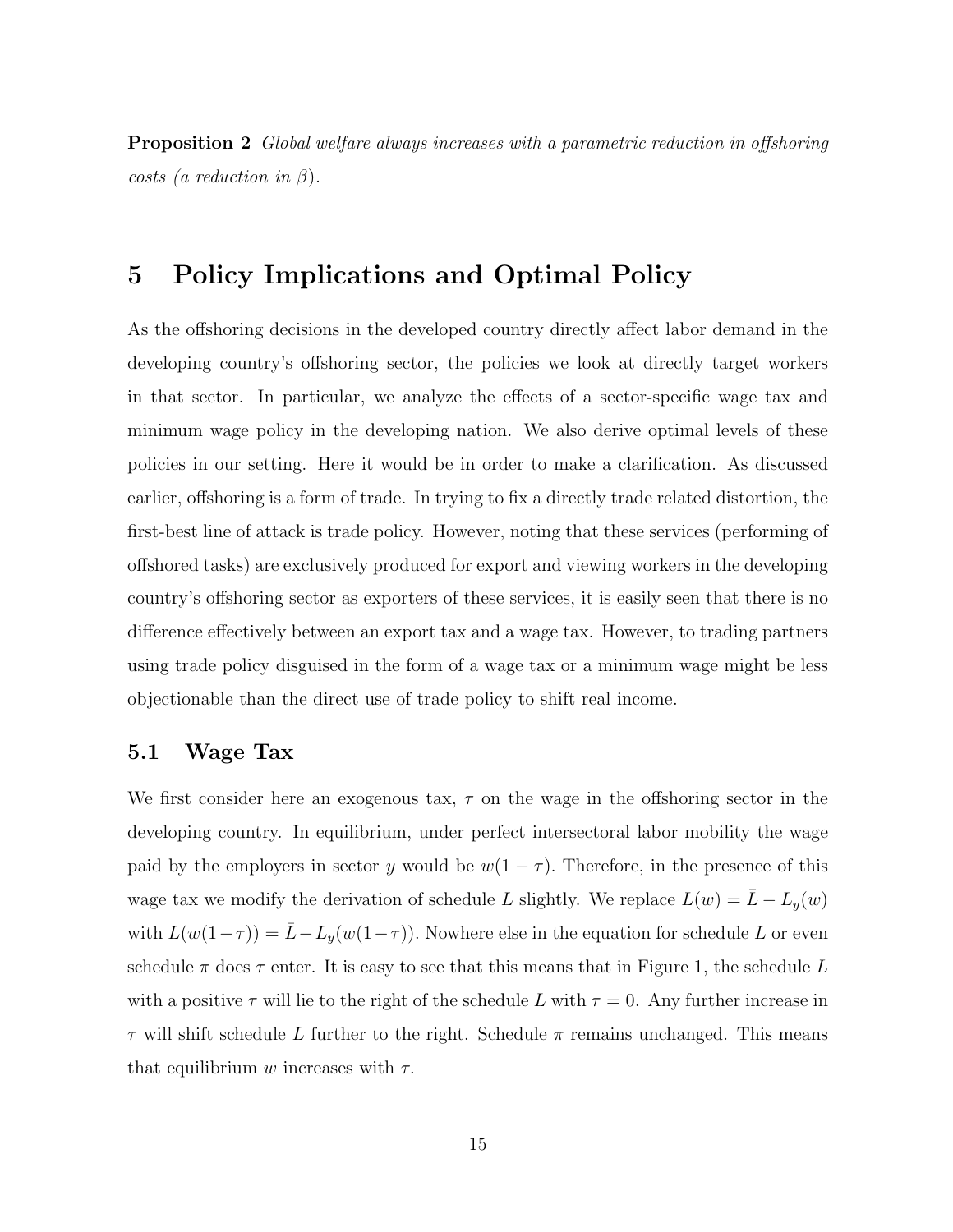We are going to assume that the tax revenue collected in the developing country will be distributed lump sum equally within the population. As a result, aggregate welfare in the developing country is given by

$$
W = F_y(\bar{L} - L_x) + wL_x.
$$
\n<sup>(15)</sup>

Note that the post-tax wage bill received by workers in the offshoring sector in the developing country is  $w(1 - \tau)L_x$  and the tax revenue collected  $w\tau L_x$  is distributed by the government equally to the population. Thus  $wL_x$  is the after-tax wage bill received by workers in the offshoring sector plus the government's tax revenue. As mentioned above, in equilibrium, workers should be indifferent between working in sector  $y$  and sector x, which means employers in the y sector will be paying wage  $w(1 - \tau)$ . Using  $dL_x^d(w,w^*,\beta)/dw=\partial L_x^d/\partial w+(\partial L_x^d/\partial w^*)\ (dw^*/dw)$  , where  $\partial w^*/\partial w$  is a movement along the existing schedule  $\pi$ , we have

$$
\frac{dW}{d\tau} = -F_y \frac{dL_x^d}{dw} \cdot \frac{dw}{d\tau} + L_x \frac{dw}{d\tau} + w \frac{dL_x^d}{dw} \cdot \frac{dw}{d\tau}
$$

Substituting  $F_y = w(1 - \tau)$ , we have

$$
\frac{dW}{d\tau} = \left[1 - \tau \xi^d\right] L_x \frac{dw}{d\tau}.\tag{16}
$$

At  $\tau = 0$ , clearly  $dW/d\tau = L_x (dw/d\tau) > 0$ . Thus starting from a zero wage tax, a small increase in wage tax increases welfare, indicating that the the optimal wage tax is positive. Since  $0 \leq \tau < 1$ , when  $\xi^d < 1$  we have  $\left[1 - \tau \xi^d\right] L_x (dw/d\tau) > 0$ . In other words, when  $\xi^d < 1$ , i.e.,  $(\epsilon + \eta^*)/(1 + \eta^*) < \theta^*$ ,  $dW/d\tau > 0$ . In fact,  $dW/d\tau > 0$  when  $\xi^d$  < 1/ $\tau$ . This means that for a small enough  $\xi^d$  and/or  $\tau$  there will be an increase in welfare from raising  $\tau$ .

The first order condition to obtain the optimal wage tax in (16) is  $dW/d\tau =$  $\left[1 - \tau \xi^d\right] L_x(dw/d\tau) = 0$ , which gives us the following optimal wage tax:

$$
\tau^o = \frac{1}{\xi^d}.\tag{17}
$$

Note that this solution will obtain as long as there is an interior solution to maximizing welfare with respect the wage tax rate. Since  $0 \leq \tau^{\circ} < 1$ , the existence of an interior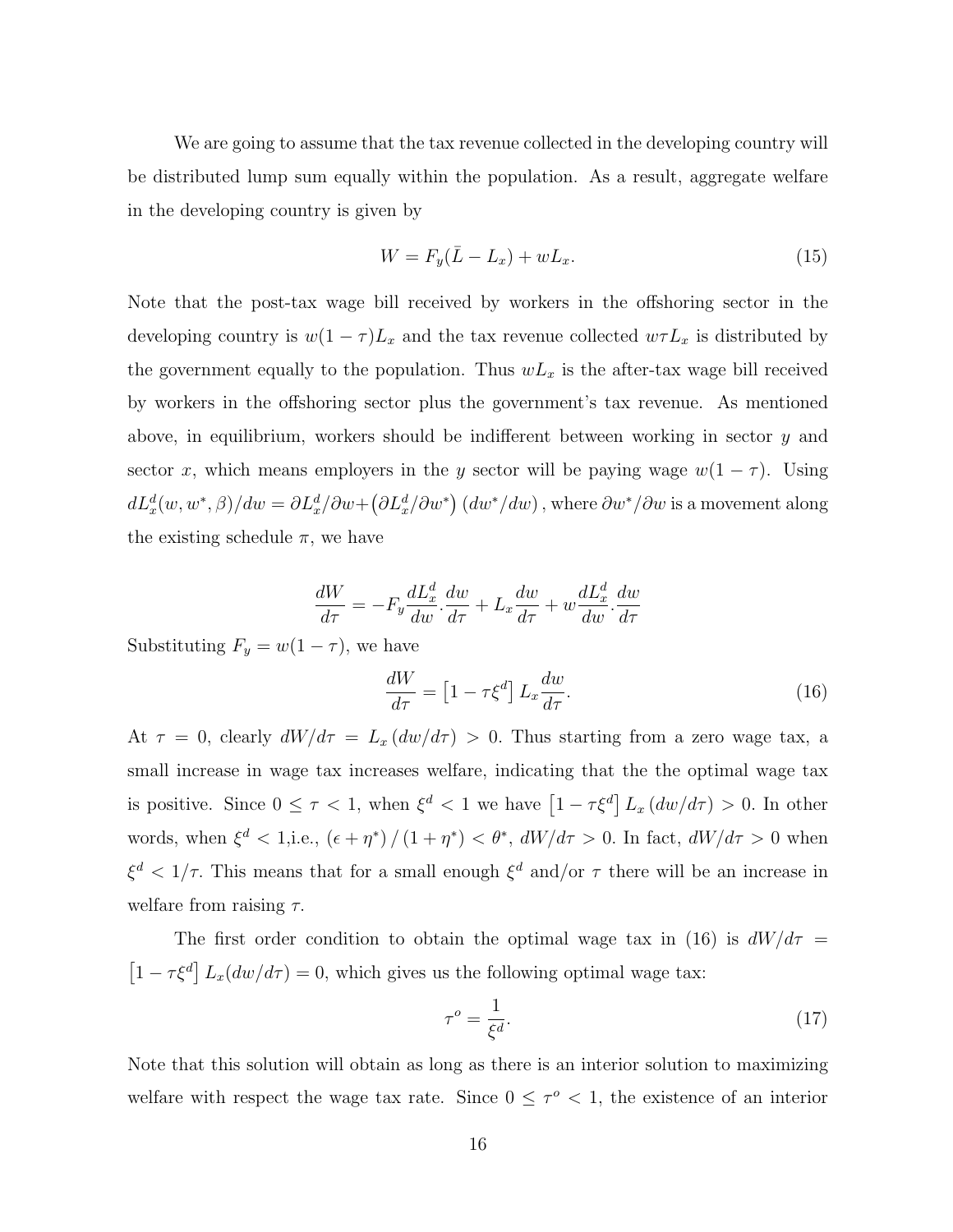solution to this optimal tax problem means that at that tax  $\xi^d > 1$ , i.e.,  $(\epsilon + \eta^*)(1 + \eta^*) >$ θ ∗ . Note that these elasticities are endogenous variables in our model and, except under rare cases, are not exogenous parameters. This means, for instance, it is possible that  $\xi^d$  < 1 at  $\tau = 0$  but rises with w (which rises with  $\tau$ ) so that at  $\tau^o$  we have  $\xi^d > 1$ .

We need to understand here the intuition behind a positive optimal wage tax. As a seller of services or tasks, the developing country in our model has monopoly power in the world market. Just as a monopoly firm in the market sets a markup over its cost in inverse relation to its elasticity of demand, the government of this country also levies a tax on wages received in this sector, which is inversely related to the labor demand elasticity. The reason in both cases is to use market power to restrict output to get a better price for what the country or the firm is selling. A higher elasticity would mean that a wage tax would lead to a larger distortion in the domestic labor market, while it would bring about a terms of trade benefit. As a result when this elasticity is low the wage tax rate is high.

Since we have shown earlier that  $\xi^d = (\epsilon + \eta^*(1 - \theta^*))/\theta^*$ , we can equivalently write the optimal wage tax formula as

$$
\tau^o = \frac{\theta^*}{\epsilon + \eta^*(1-\theta^*)}
$$

Intuitively, the higher is the developed country's wage share the greater is the scope for shifting real income away from the developed to the developing country. However, if the proportion of tasks offshored is highly responsive to the relative wage, a high wage tax in the developing country will greatly reduce the number of tasks offshored and also, therefore, will lead to a reduction in developing country employment in the offshoring sector. And finally, if the domestic labor supply faced by the offshoring sector in the developed country is very elastic, then an increase in the wage tax in the developing country will severely reduce the quantity of domestic labor supplied to the developed country's offshoring sector (from the rest of the economy) and in turn, by complementarity, reduce the demand for labor in the developing country's offshoring sector. The reason is that the induced increase in the developing country's gross-of-tax wage will reduce developed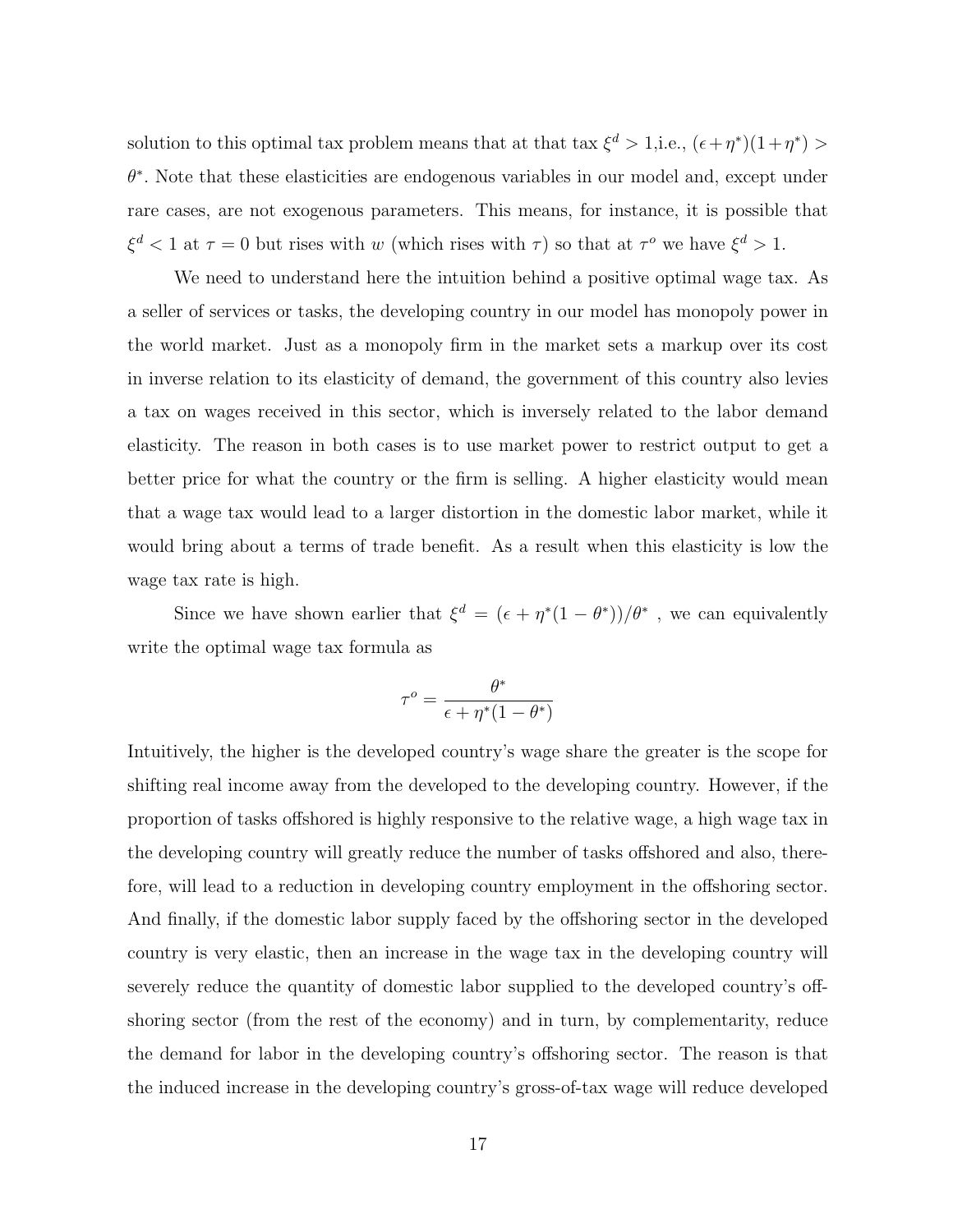country wage by the zero profit condition.

We next look at how welfare changes with a change in  $\beta$ , first in the presence of an exogenous wage tax and then in the presence of an optimal wage tax. In the presence of an exogenous wage tax we have

$$
\frac{dW}{d\beta} = \left[1 - \tau \xi^d\right] L_x \frac{dw}{d\beta} + w \left[\frac{dL_x^d}{d\beta}\right]_{dw=0}.
$$
\n(18)

When  $\xi^d$  < 1, we have  $\left[1 - \tau \xi^d\right] L_x(dw/d\beta) > 0$ . We also show in the appendix that when  $\xi^d$  < 1, we have  $\left[dL_x^d/d\beta\right]_{dw=0} > 0$ . Thus, welfare falls with a parametric reduction in offshoring costs in the presence of an exogenous tariff as long as  $\xi^d$  < 1.

In the presence of an optimal wage tax, which adjusts optimally to any changes in  $\beta$ , we have

$$
\frac{dW}{d\beta} = w \left[ \frac{dL_x^d}{d\beta} \right]_{dw=0}.
$$
\n(19)

In the appendix we show that  $\left[dL_x^d/d\beta\right]_{dw=0} < 0$  when  $\xi^d > 1$  (always true at an interior optimal tax rate). Thus, if a wage tax can be optimally set, then  $dW/d\beta < 0$ . The reason is that the terms of trade loss or the wage rate decline as a result of a parametric reduction in the offshoring costs is neutralized by an offsetting change in the optimal wage tax rate. Thus we have the following proposition.

**Proposition 3** (A) Starting from a zero wage tax, a small increase in this tax increases welfare.

(B) The optimal wage tax is given by  $\tau^o = 1/\xi^d$ , i.e., the optimal wage tax rate equals the inverse of the total labor demand elasticity in the offshoring sector of the developing country.

(C) While at an exogenously given wage tax a parametric reduction in the offshoring cost may increase or decrease developing country welfare, when the wage tax is always optimally set this offshoring cost reduction will unambiguously increase welfare.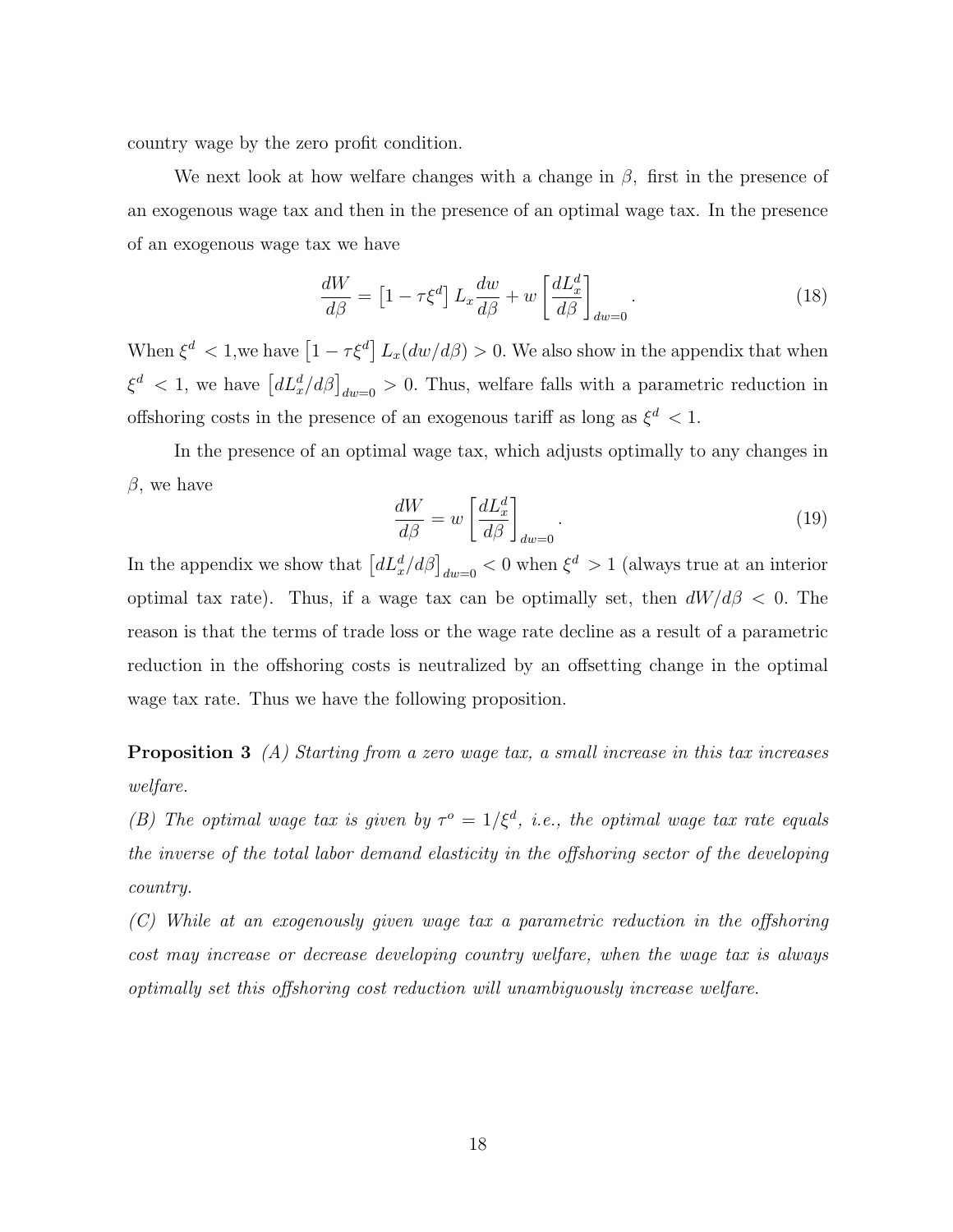#### 5.2 The Effect of a Parametric Decline in the Offshoring Cost on the Optimal Tax

While we have established that the presence of an optimal tax rules out welfare reduction for the developing nation, we have not yet thrown light on how the optimal tax behaves with respect to changes in  $\beta$ . This is an interesting question in its own merit, but it is also important in order to understand effects on the developing nation wage  $w$ , which is a function of both  $\beta$  and  $\tau$ . In the appendix, we show that if labor demand curve in the offshoring sector of the developing nation is linear or concave, then the optimal tax must rise with a decline in  $\beta$ . It will also rise if the demand function is not too convex. The intuition is the following. Given  $\beta$ , the effect of change of w on the effective wage  $w\beta$ facing the foreign firm (i.e.,  $d(w\beta) = \beta dw$ ) is scaled by  $\beta$ . Consequently, at a lower  $\beta$ , a given wage increase reduces labor demand in the offshoring sector to a lesser degree. In addition, at a lower  $\beta$ , labor demand in the offshoring sector is higher at a given wage w. Both of these effects elicit a smaller percentage response in labor demand when  $w$ rises by one percent. The developing nation's government sees this as an opportunity to raise the tax (at the margin) to further raise  $w$ , because it now faces a lower marginal cost in terms of reduced employment.

If the optimal tax rises, then w must rise with a decline in  $\beta$ . This is because of the direct effect of  $\beta$  on w at a given tax rate (at the optimum, demand is elastic), and also because of the indirect effect through a rise in the optimal tax, which will push the wage up (because  $dw/d\tau > 0$ ).

Using the notations developed in Section 3, the size of the optimal tax, and the associated wage in the offshoring sector of the developed and the developing country can be simulated.<sup>13</sup> In Figures 3a and 3b, we display the relationships between the  $w$  and  $β$ , and  $w^*$  and  $β$ , respectively, under the optimal wage tax. As shown, once an optimal wage tax is in place, any adverse impact that a reduction in offshoring cost can have on

<sup>&</sup>lt;sup>13</sup>Specifically, using (12) upon replacing w with  $w(1-\tau)$  in the presence of a wage tax, the relationship between  $\rho$  and the wage tax is given implicitly by  $\tau = \rho \beta \lambda^{-\phi}$ , where  $\lambda$  itself is a function of  $\rho$ . In addition, by the optimal wage tax formula in (17),  $\tau = \theta^*/(\epsilon + \eta(1-\theta^*))$  where the right hand side is once again a function of  $\rho$ . The optimal tax simultaneously solves these two equations in two unknowns  $\tau$  and  $\rho$ .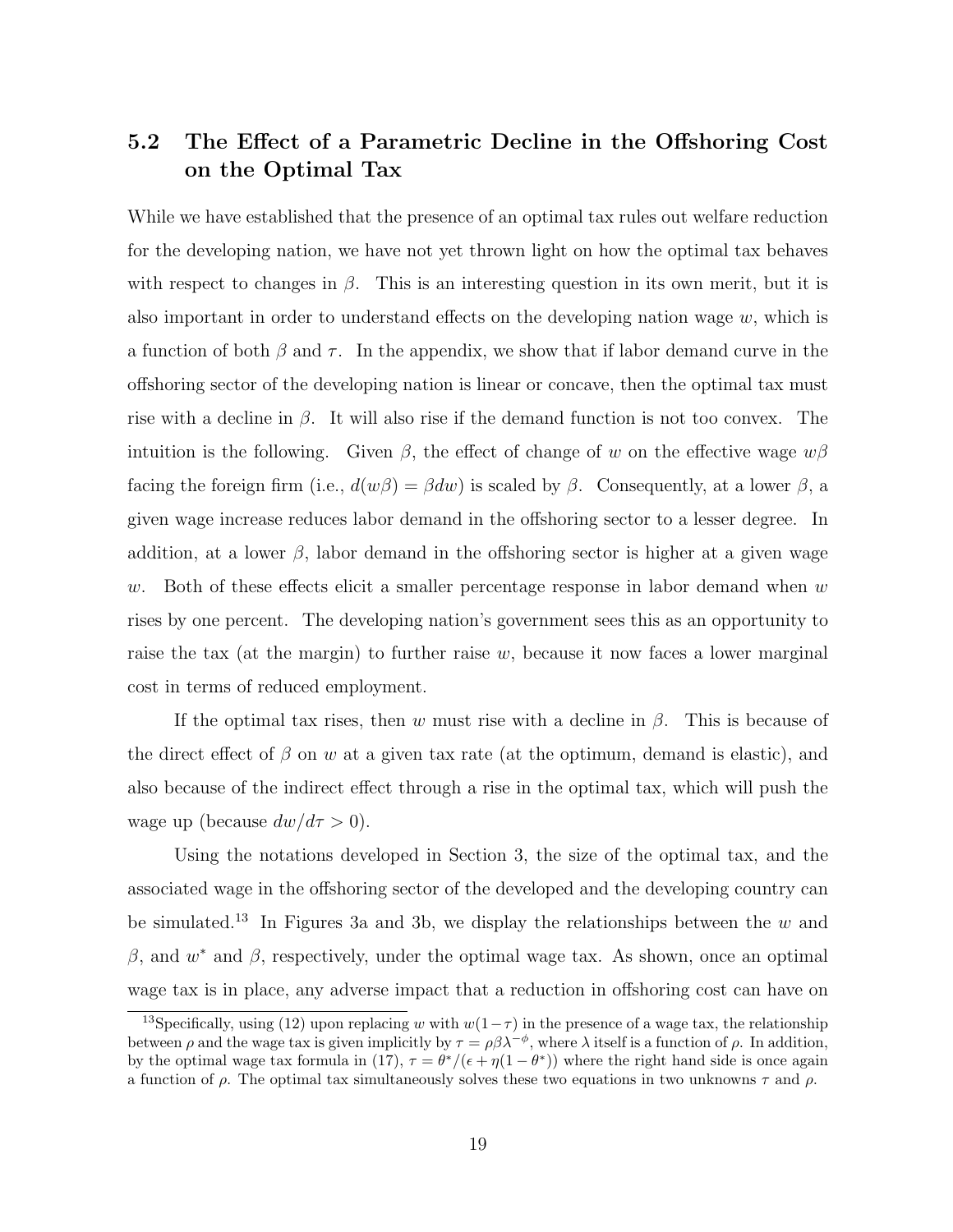the developing country wage no longer applies. Indeed, the wage in the offshoring sector in both countries are monotonically increasing with respect to successive parametric reductions in the offshoring cost.<sup>14</sup>

#### 5.3 Minimum Wage

In place of the wage tax, let us now consider an exogenous binding minimum wage,  $\bar{w}$  in the offshoring sector of the developing country. Whoever cannot be employed in this sector at this minimum wage finds employment in the other sector at a lower wage. Thus, wages differ between the sectors (and there are no tax revenues). Hence, a higher minimum wage results in a higher inequality between workers in the two sectors. However, with the wage tax we saw that the net-of-tax wage was equal between the sectors and there was no such inequality generated. Despite the inequality arising out of the sectorspecific minimum wage, it might be worth considering it for good reasons. For example, a discriminatory tax on workers in a particular sector could be unpopular, but a wage floor on workers working for foreign employers or outsourcers might not be since it would be viewed as something that narrows the gap with the employees of these firms in the developed country. As argued in the introduction, this might also be faciliated by the activism of labor advocacy groups and antisweat shop campaigns. Aggregate welfare in the developing country in the presence of this minimum wage is then given by

$$
W = F_y(\bar{L} - L_x) + \bar{w}L_x.
$$
\n<sup>(20)</sup>

We then have

$$
\frac{dW}{d\beta} = (\bar{w} - F_y) \left[ \frac{dL_x^d}{d\beta} \right]_{dw=0} \lessgtr 0 \text{ as } \xi^d \gtrless 1
$$

since  $F_y$  is the wage in sector y in this country and is below the binding minimum wage,  $\bar{w}$  in the sector x. Thus when the demand for labor in the offshoring sector is elastic, a parametric fall in the offshoring cost leads to an increase in the developing country's

<sup>&</sup>lt;sup>14</sup>It is interesting that our simulations show that the developing country wage and even the developed country wage always rise with reductions in  $\beta$  even in the presence of wage taxation in the developing country. We know that  $\tau^0$  rises with reductions in  $\beta$ , unless labor demand is too convex. Since  $\xi^d$  is increasing in  $w\beta$  when labor demand is not too convex,  $w\beta$  will fall and from the zero-profit condition  $w^*$  will rise.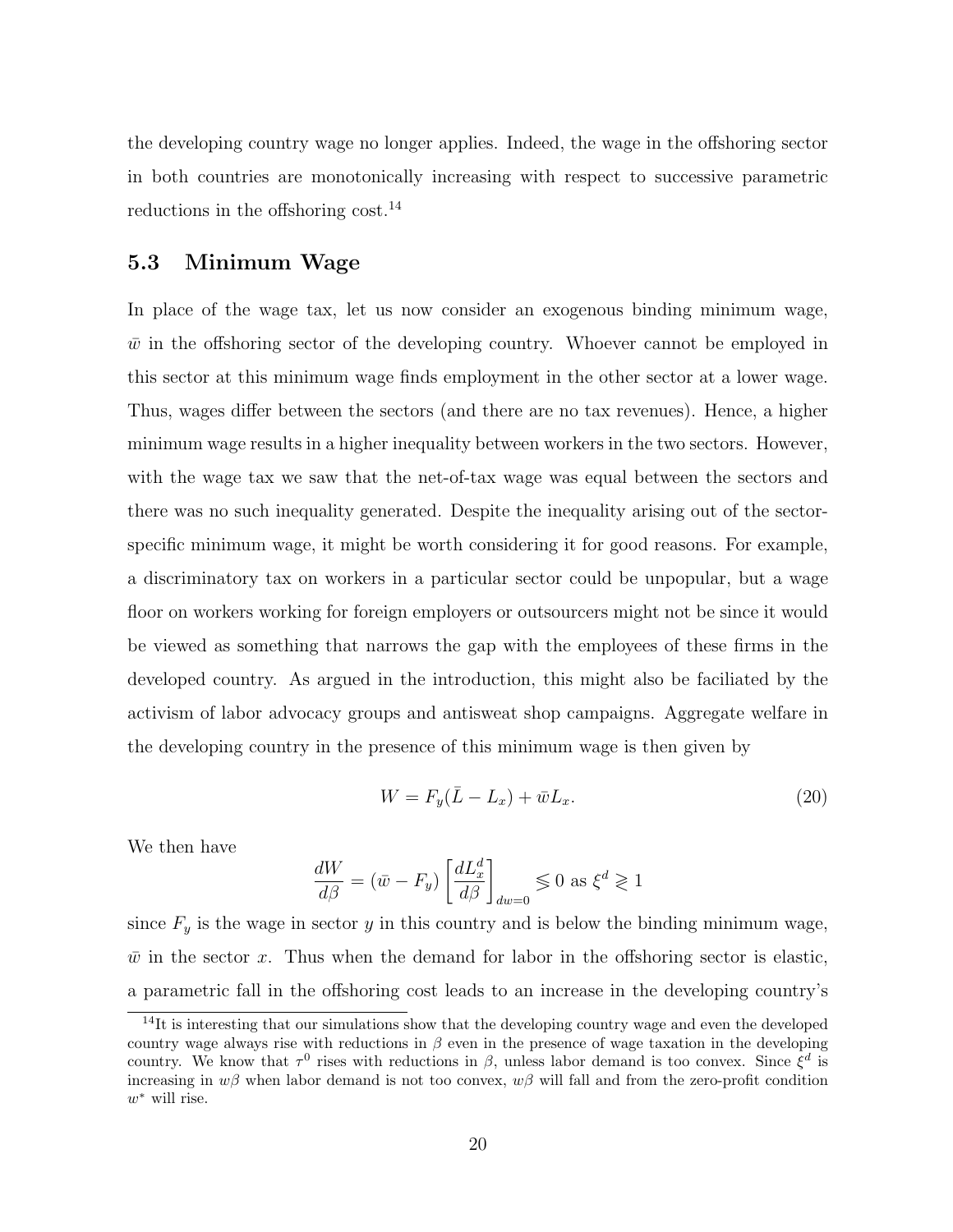aggregate welfare but in the presence of an inelastic demand this parametric offshoring cost reduction leads to a decline in a aggregate welfare in the developing country. We have shown in the appendix that  $\left[dL_x^d/d\beta\right]_{dw=0} \lessgtr 0$  as  $\xi^d \gtrless 1$ .

The formula for the optimal minimum wage in the offshoring sector follows the formula for the optimal tax as follows.

$$
\frac{\bar{w}^o - F_y}{\bar{w}^o} = \frac{1}{\xi^d}.\tag{21}
$$

Thus the wedge between the wages in the two sectors is the same under both the optimal wage tax and the optimal minimum wage in the offshoring sector. Effectively, the optimal minimum wage will equal the equilibrium developing country wage corresponding to the optimal wage tax. As shown by the simulations in Figure 3a, the optimal minimum wage will rise with a reduction in  $\beta$ .

What happens when the minimum wage is economywide? Then there is unemployment and in the presence of an exogenous given minimum wage,  $\bar{w}$  we have

$$
\frac{dW}{d\beta} = \bar{w} \left[ \frac{dL_x^d}{d\beta} \right]_{dw=0} \lessgtr 0 \text{ as } \xi^d \gtrless 1. \tag{22}
$$

The welfare effect of an offshoring cost reduction does not change qualitatively.

Now what is the optimal economywide minimum wage? Denoting the economy's total employment by  $N$ , we now have

$$
\frac{dW}{d\bar{w}} = \left[s_x - s_x \xi^d - (1 - s_x)\xi_y^d\right]N\tag{23}
$$

where  $\xi_y^d$  is the elasticity of labor demand in the sector y and  $s_x = L_x/N$ . Thus if the employment weighted average labor demand elasticity in the economy is less than  $s_x$ , i.e., if labor demand on average is quite inelastic at the equilibrium with no government intervention then there will be a welfare gain from setting a minimum wage at least slightly above that equilibrium wage. However, if the share of employment in the offshoring sector is low and labor demand is fairly elastic on average, the optimal policy of the government will be to not set an economywide minimum wage. In the first case (highly inelastic labor demand and/or high employment share of the x sector), if an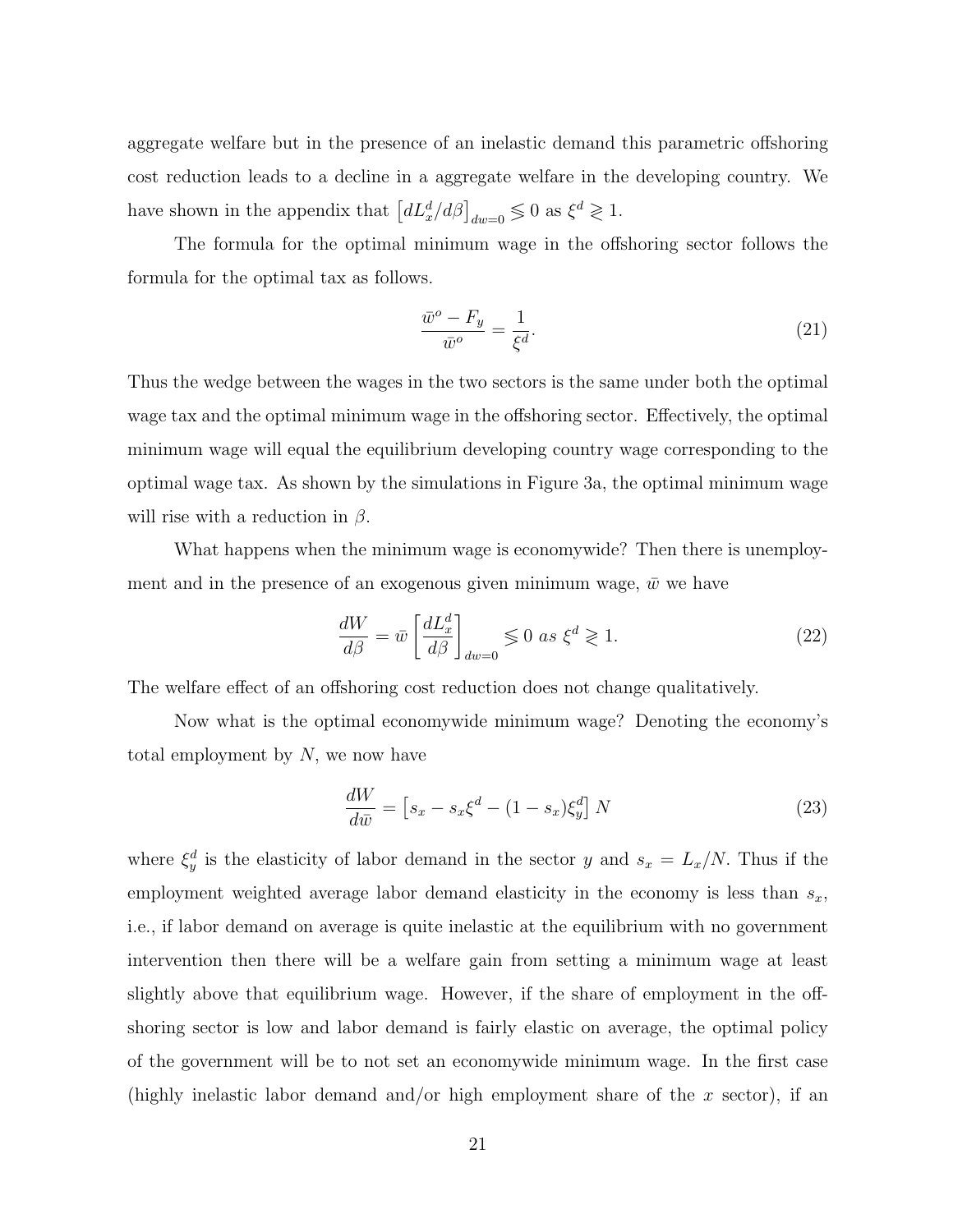interior optimum economywide binding minimum wage exists it will the one where the following condition holds

$$
s_x = s_x \xi^d + (1 - s_x) \xi_y^d. \tag{24}
$$

It is important to see that with a binding general minimum wage there will be some unemployment. Also, it is easy to see that this minimum wage will be inferior to the sector-specific minimum wage analyzed earlier.<sup>15</sup>

### 6 Discussion and Conclusion

In this paper, we have studied certain channels through which a reduction in the cost of offshoring can affect wages in a developing country. In addition to a positive "productivity effect," these channels include an increase in the demand for developing country labor as a result of an increasing range of tasks offshored but a decline in labor demand due to a lower labor requirement per unit task. Since all the effects through these various channels are not in the same direction, we get a variety of results, depending on parameter values, showing that the impact in the developing country of a reduction in the cost of offshoring need not always be a wage increase. In fact, a wage reducing impact is quite possible. We show the following possibilties in response to parametric reductions in the offshoring cost: (1) wages monotonically improve, (2) wages monotonically decline, and (3) wages exhibit an inverted U.

Our analysis shows that while improvements in offshoring technology must benefit the developed nation and the two nations (developed and developing) taken together, its effect on the developing nation is ambiguous. If the labor saving effect of technological improvement (effectively a terms of trade loss) dominates, the developing nation may suffer a welfare loss. This outcome arises when the labor demand in the offshoring sector is inelastic. This surprising welfare effect is akin to Bhagwati's (1958) immiserizing growth paradox, but takes place in a very different context and under considerably less

<sup>&</sup>lt;sup>15</sup>Any sector-specific minimum wage of the same level as the optimal general minimum wage will result in a higher developing country welfare (as output in sector x will not change but the output in sector  $y$ will be higher). In turn, the optimal sector-specific minimum wage wil result in at least as much, if not even higher, welfare.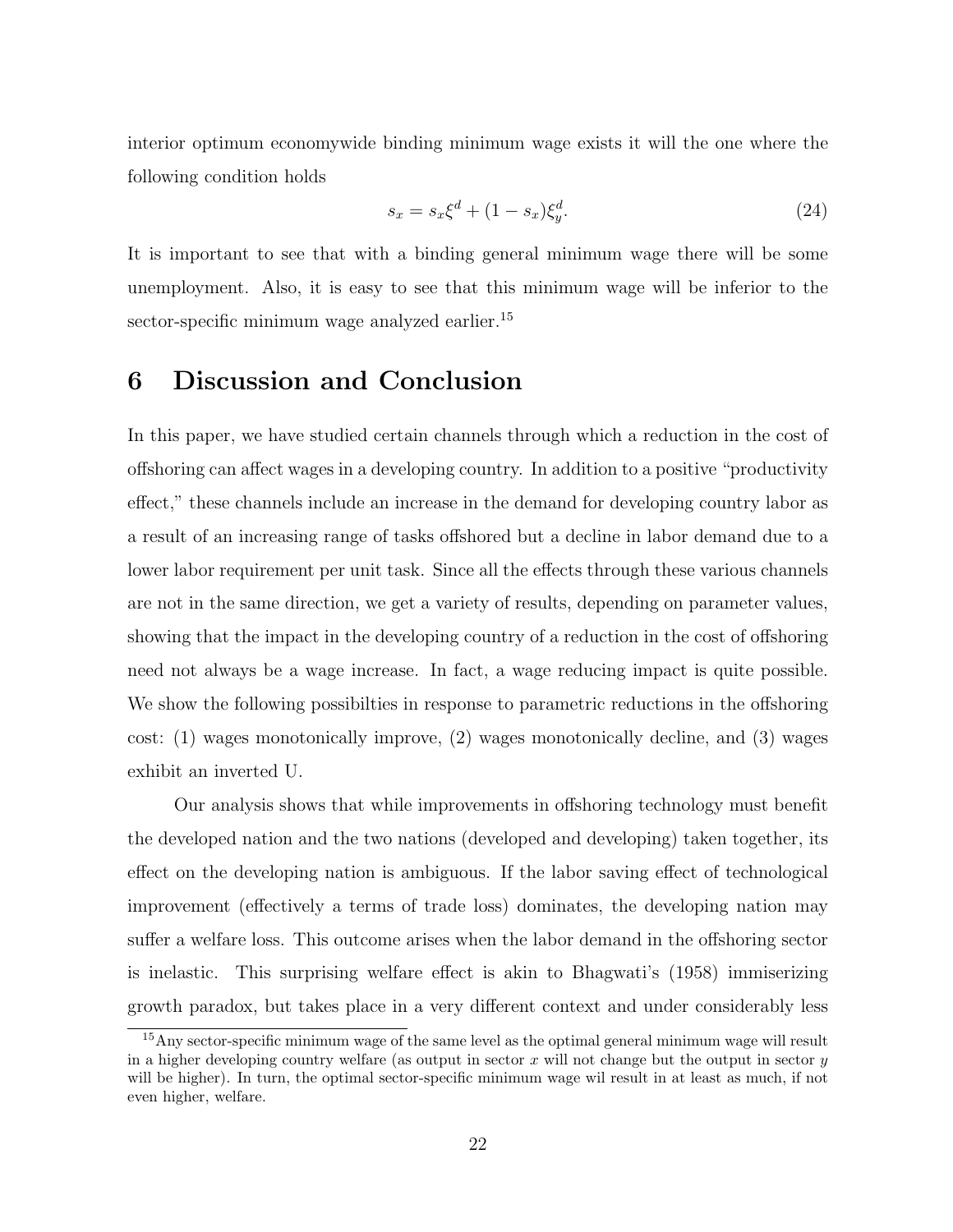restrictive conditions. We extend the analysis to the case where the developing nation can tax wages in the offshoring sector. If this tax is exogenously given, the welfare paradox cannot be ruled out. However, if the tax is set at an unilaterally optimal level, the equilibrium must occur on the elastic range of the labor demand curve.<sup>16</sup> We get similar results using an optimal minimum wage.

It is important to note that in our model both the developed and developing countries are small in the world market for final goods market. However, if these countries are treated as large instead, a reduction in the offshoring cost will increase the relative world supply of the good whose production allows for offshoring. As a result, it's relative price will go down, in turn acting as a separate channel through which wages in both countries will be impacted.

There are a few possible extensions that come to mind. One possibility is bringing in multiple developing nations to which firms in the developed country offshore.<sup>17</sup> When setting optimal policies these developing countries will compete with each other. With symmetric developing countries, we expect that due to the competition effect the equilibrium wage tax rate will be lower than what is optimum for these countries together. If these countries are setting their minimum wage then the equilibrium might be that of no intervention at all as otherwise a country can lower its binding minimum wage below those of other countries to become the recipient of all the offshoring.

## 7 Appendix

A. To prove: The condition for a parametric reduction in the cost of offshoring to reduce the developing country wage, w can be equivalently written as  $\xi^d < 1$  (while the condition for the developing country wage to rise as a result of the offshoring cost reduction is  $\xi^d > 1$ ).

Proof: We can write the demand for labor in the developing country from the offshoring industry as  $L_x^d = \beta.(\lambda/\beta).L^*(w^*)$ . Assuming no change in  $\beta$ , the total elasticity

<sup>16</sup>See Bhagwati (1968) for an analogous result in a somewhat different context of export-biased growth.

 $17$ An example of a paper on strategic sourcing to multiple countries is Sly and Soderbery (2014).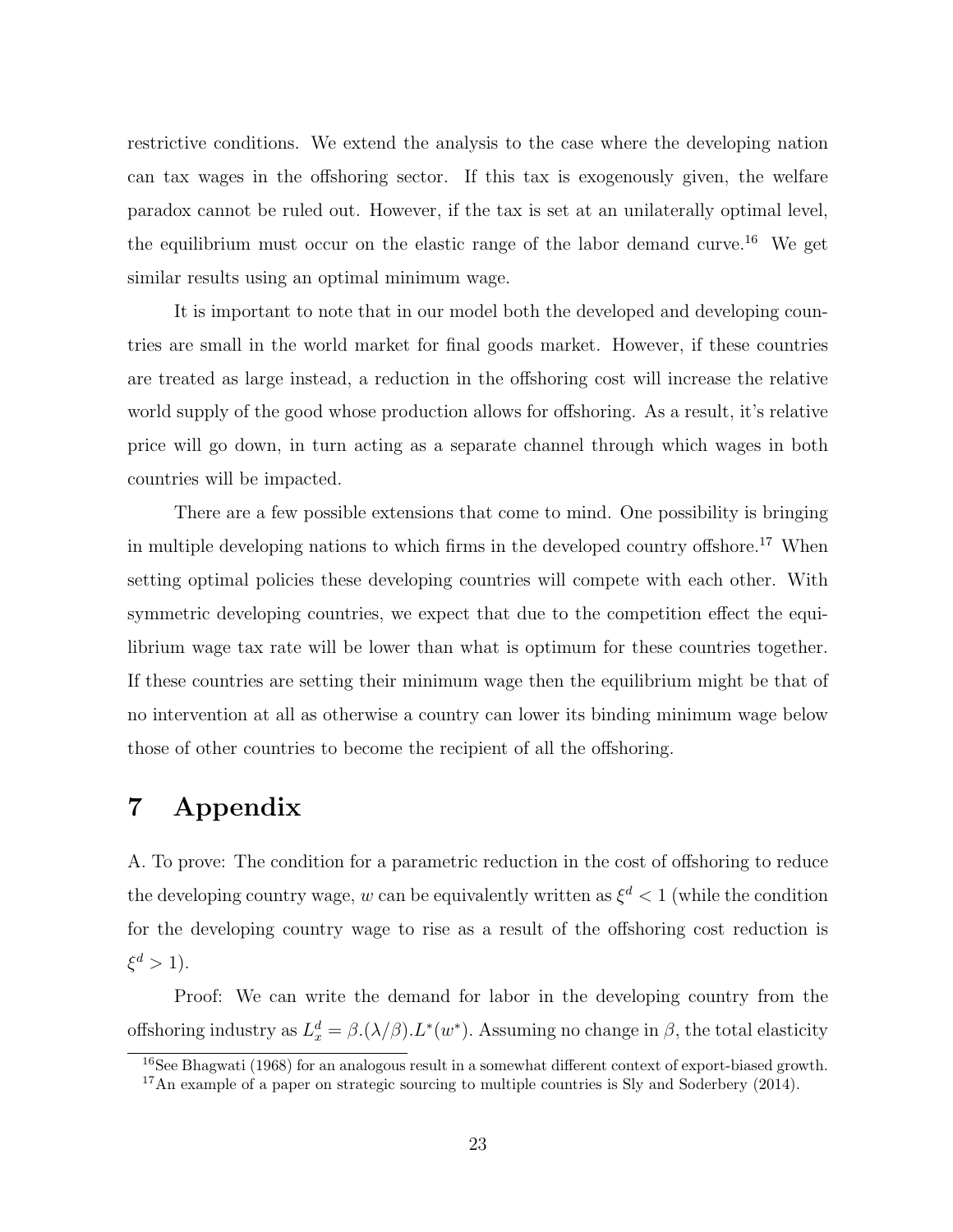of  $L_x^d$  with respect to w, factoring in its impact on w<sup>\*</sup>, can be written as  $\xi^d = -\frac{d \ln L_x^d}{d \ln w}$  $-\left(\frac{d\ln(\lambda/\beta)}{d\ln a}\right)$  $\frac{\ln(\lambda/\beta)}{d\ln\rho}\cdot\frac{d\ln\rho}{d\ln w}+\frac{d\ln L^*(w^*)}{d\ln w^*}\cdot\frac{d\ln w^*}{d\ln w}$  $\left(\frac{d\ln w^*}{d\ln w}\right) = -\epsilon \left(\frac{d\ln w^*}{d\ln w} - 1\right) - \eta^* \frac{d\ln w^*}{d\ln w}$  $\frac{d \ln w^*}{d \ln w}$ . With  $d \ln \beta = 0$ , we have, from the zero profit condition,  $\theta^* d \ln w^* + (1 - \theta^*) d \ln w = 0 \Rightarrow \frac{d \ln w^*}{d \ln w} = -(1 - \theta^*)/\theta^*$ . Substituting this, we now have  $\xi^d = -\epsilon \left[ -((1-\theta^*)/\theta^*) - 1 \right] + \eta^*(1-\theta^*)/\theta^* = (\epsilon + \eta^*(1-\theta^*))$  $(\theta^*)/\theta^*$ . Our condition in proposition 1 can be written as  $(\epsilon + \eta^*)/(1 + \eta^*) \leq \theta^* \iff$  $\epsilon + \eta^* \leq \theta^*(1 + \eta^*) \Longleftrightarrow \epsilon + \eta^*(1 - \theta^*) \leq \theta^* \Longleftrightarrow (\epsilon + \eta^*(1 - \theta^*))/\theta^* \leq 1 \Leftrightarrow \xi^d \leq 1.$ 

B. To prove: (i)  $\left[ \hat{L}_x^d / \hat{\beta} \right]$  $d_{dw=0} \leqslant 0$  as  $\xi^d \geqslant 1$ . (ii)  $\left[ \hat{L}_x^d / \hat{\beta} \right]$  $_{dw=0}$  < 0 at  $\tau = \tau^0$ . Proof:  $L_x^d = \beta.(\lambda/\beta).L^*(w^*)$ . At  $dw = 0$ , we have  $\hat{L}_x^d = \hat{\beta} + \epsilon(\hat{w^*} - \hat{\beta}) + \eta^*\hat{w^*}$ . From the zero-profit condition equation (which is represented by the schedule  $\pi$  in Figure 1),

we have  $\hat{w}^* = -(1-\theta^*)\hat{\beta}/\theta^*, \hat{w}^* - \hat{\beta} = -\hat{\beta}/\theta^*$  when  $dw = 0$ . Thus we have  $\left[\hat{L}_x^d/\hat{\beta}\right]$  $\frac{1}{\frac{dw}{0}} =$  $1-\frac{\epsilon}{\theta}$  $\frac{\epsilon}{\theta^*} - \eta^*(1-\theta^*)/\theta^* = 1 - [(\epsilon + \eta^*(1-\theta^*))/\theta^*] = 1 - \xi^d$ . Therefore,  $\left[\hat{L}_x^d/\hat{\beta}\right]$  $_{dw=0} \lessgtr 0$  as  $\xi^d \geq 1$ . Since  $1 - \xi^d < 0$  at  $\tau = \tau^0$ , we have  $\left[ \hat{L}_x^d / \hat{\beta} \right]$  $_{dw=0}$  < 0 at  $\tau = \tau^0$ .

C. To prove: Optimal tax rises with a fall in the offshoring cost parameter  $\beta$  if labor demand in the offshoring sector of the developing nation is linear or concave.

Proof: Eq. (16) can be stated as  $W_{\tau}(\tau,\beta) = 0$ . Using the second order condition of the optimal tax,  $W_{\tau\tau}(\tau,\beta) < 0$ , we have:  $\frac{d\tau}{d\beta} < 0$  iff  $[W_{\tau\beta}]_{\tau=\tau^0} < 0$  iff  $\left[d\xi^d/d\beta\right]_{\tau=\tau^0} >$ 0. Using Eqs.(1), (2) and (5), and noting from page 11 that  $L_x^d = \lambda L^*(w^*)$ , we can express labor demand in the offshoring sector as  $L_x^d = \beta f(w\beta)$ , where  $f'(.) < 0$ . This yields  $\xi^d = -w\beta f'(w\beta)/f(w\beta) \Rightarrow d\xi^d/d(w\beta) = \xi^d \left[ (1+\xi^d)/(w\beta) + f''/f' \right] > 0$  if  $f'' \leq$ 0. Thus, if labor demand is linear or concave (i.e.,  $f'' \leq 0$ ), then  $\left[d\xi^d/d\beta\right]_{\tau=\tau^0}$  =  $\left[d\xi^d/d(w\beta)\right] [d(w\beta)/d\beta]_{\tau=\tau^0} > 0$ , because from Eq. (7) we know that  $-\hat{w}/\hat{\beta} < 1 \Rightarrow$  $\left[d(w\beta)/d\beta\right]_{\tau=\tau^0} > 0.$  Therefore, if  $f'' \leq 0$ , then  $d\tau/d\beta < 0.$ 

#### References

[1] Bergin, P., R.C. Feenstra and G.H. Hanson (2011) "Volatility due to offshoring: Theory and evidence," Journal of International Economics 85(2), 163-173.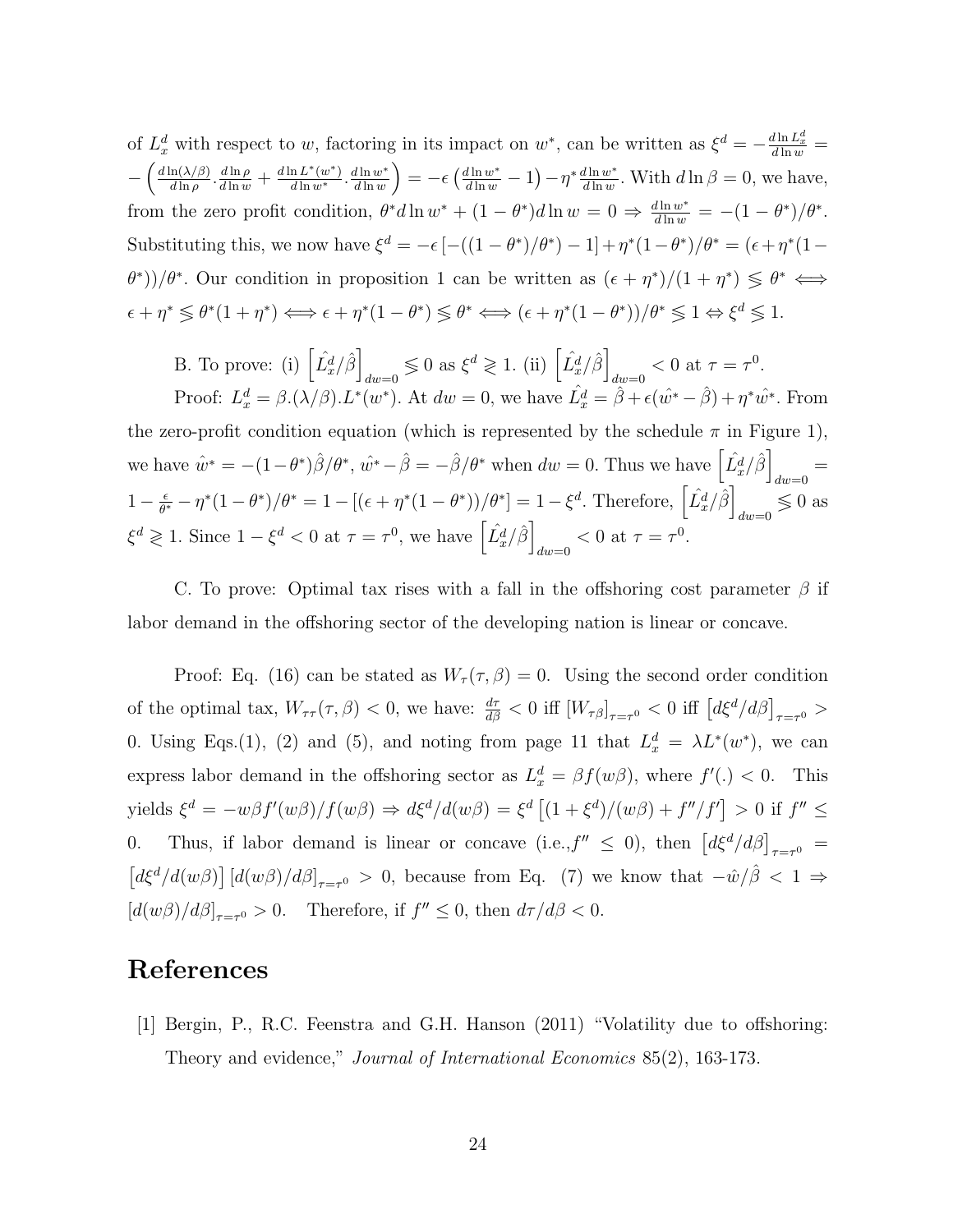- [2] Bhagwati, J., (1958) "Immiserizing growth: A geometric note," Review of Economic Studies 25, 201-205.
- [3] Bhagwati, J., (1968) "Distortions and immiserizing growth: A generalization," Review of Economic Studies 35, 481-85.
- [4] Burstein, A. and J.Vogel (2010) "Globalization, technology and the skill premium: A quantitative analysis," NBER Working Paper No. 16459.
- [5] Desai, M.A., Foley, C.F. and J.R. Hines (2005) "Foreign direct investment and the domestic capital stock," American Economic Review 95(2): 33-38.
- [6] Feenstra, R.C. and G.H. Hanson (1996) "Foreign Investment, outsourcing and relative wages", in R.C. Feenstra et al. (eds). Political economy of trade policy: essays in honor of Jagdish Bhagwati: MIT Press, Cambridge, 89-127.
- [7] Feenstra, R.C. and G.H. Hanson (1997) "Foreign direct investment and relative wages: Evidence from Mexico's maquiladoras," Journal of International Economics 42, 371-393.
- [8] Grossman, G.M. and E. Rossi-Hansberg (2008) "Trading tasks: A simple theory of offshoring," American Economic Review 98(8): 1978-1997.
- [9] Grossman, G. M. and E. Rossi-Hansberg (2012) "Task trade between similar countries." Econometrica 80(2), 593-629.
- [10] Harrison, A.E. and M.S. McMillan (2011) "Outsourcing jobs? Multinationals and US employment," The Review of Economics and Statistics 93(3): 857-875.
- [11] Harrison, A.E. and J. Scorse (2008) "Improving the Conditions of Workers? Minimum Wage Legislation and Anti-Sweatshop Activism," California Management Re*view* 48(2), 144-160.
- [12] Helpman, E. (1984) "A Simple Theory of Multinational Corporations," Journal of Political Economy 92(3), 451-71.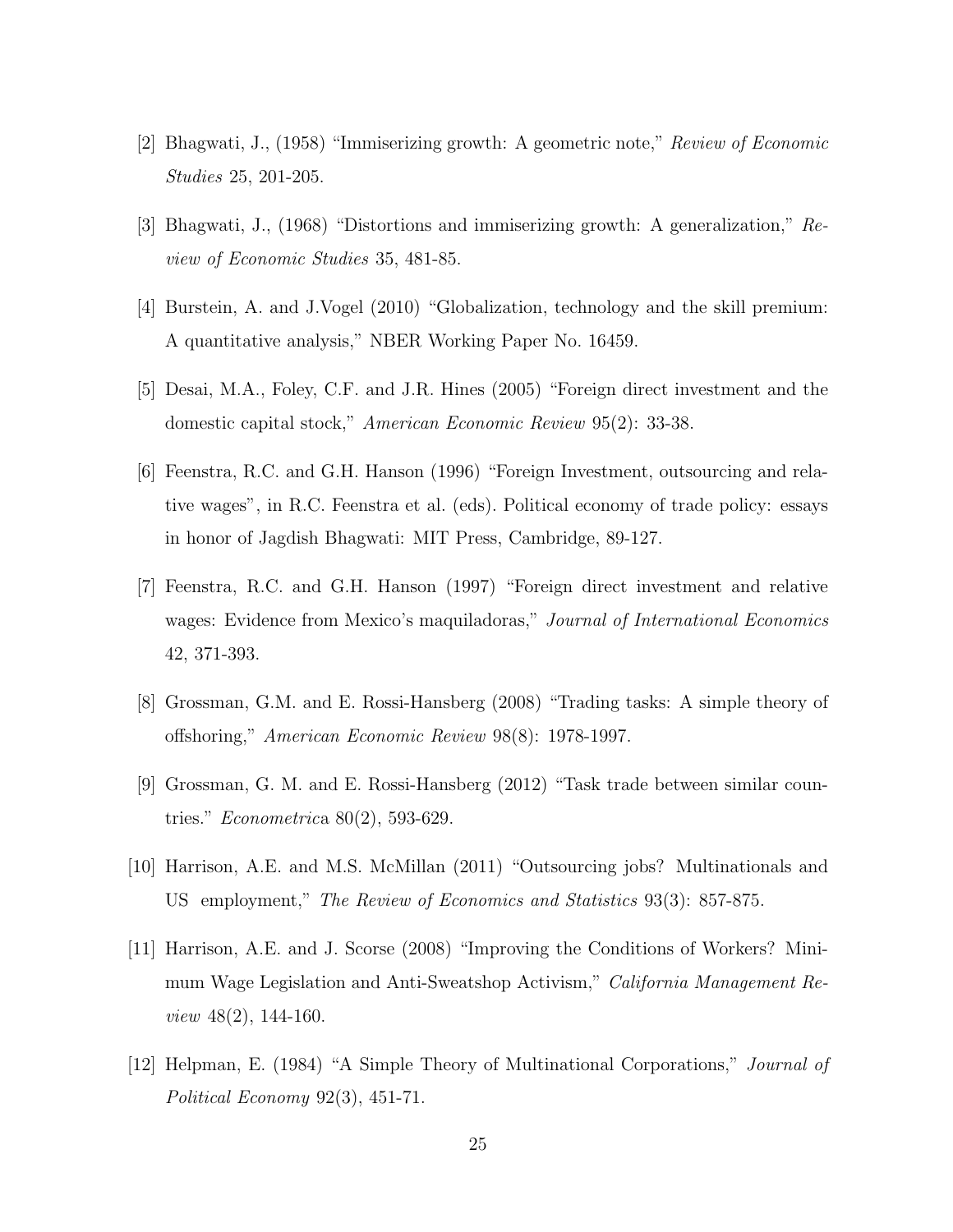- [13] Hummels, D., Munch, J.R. and C. Xiang (2016) "Offshoring and Labor Markets," mimeo, Department of Economics, Purdue University.
- [14] Krautheim, S. and T. Verdier (2015) "Offshoring with Endogenous NGO Activism," mimeo, PSE-Ecole des Ponts Paris Tech.
- [15] Mankiw, N.G., and P. Swagel (2006) "The politics and economics of offshore outsourcing," Journal of Monetary Economics 53(5): 1027-1056.
- [16] Mitra, D. and P. Ranjan (2010) "Offshoring and unemployment: The role of search frictions labor mobility," Journal of International Economics 81, 219-229.
- [17] McMillan, M.S. (2009) "Production Offhsoring and Labor Markets: Recent Evidence and a CResearch Agenda," mimeo, Tufts University.
- [18] Ranjan, P. (2013) "Offshoring, Unemployment, and Wages: The role of labor market institutions," Journal of International Economics 89 (1), 172-186.
- [19] Sly, N. and A. Soderbery (2014) "Strategic Sourcing and Wage Bargaining," Journal of Development Economics 172-187.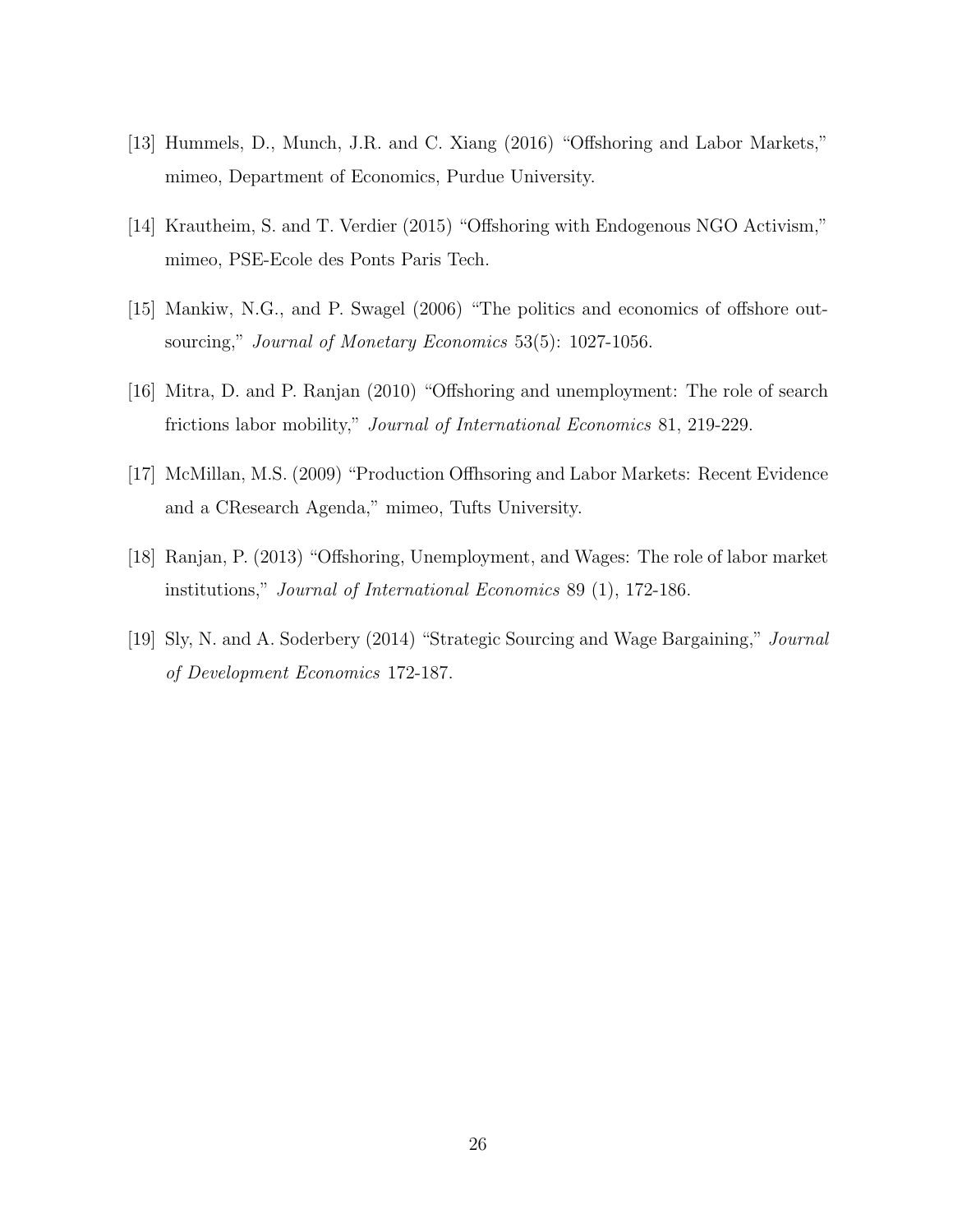



*Figure 1. Unequal Gains from a Reduction in Offshoring Cost*

*Figure 2. Developing Country Wage (w) Simulation: (Unregulated)*